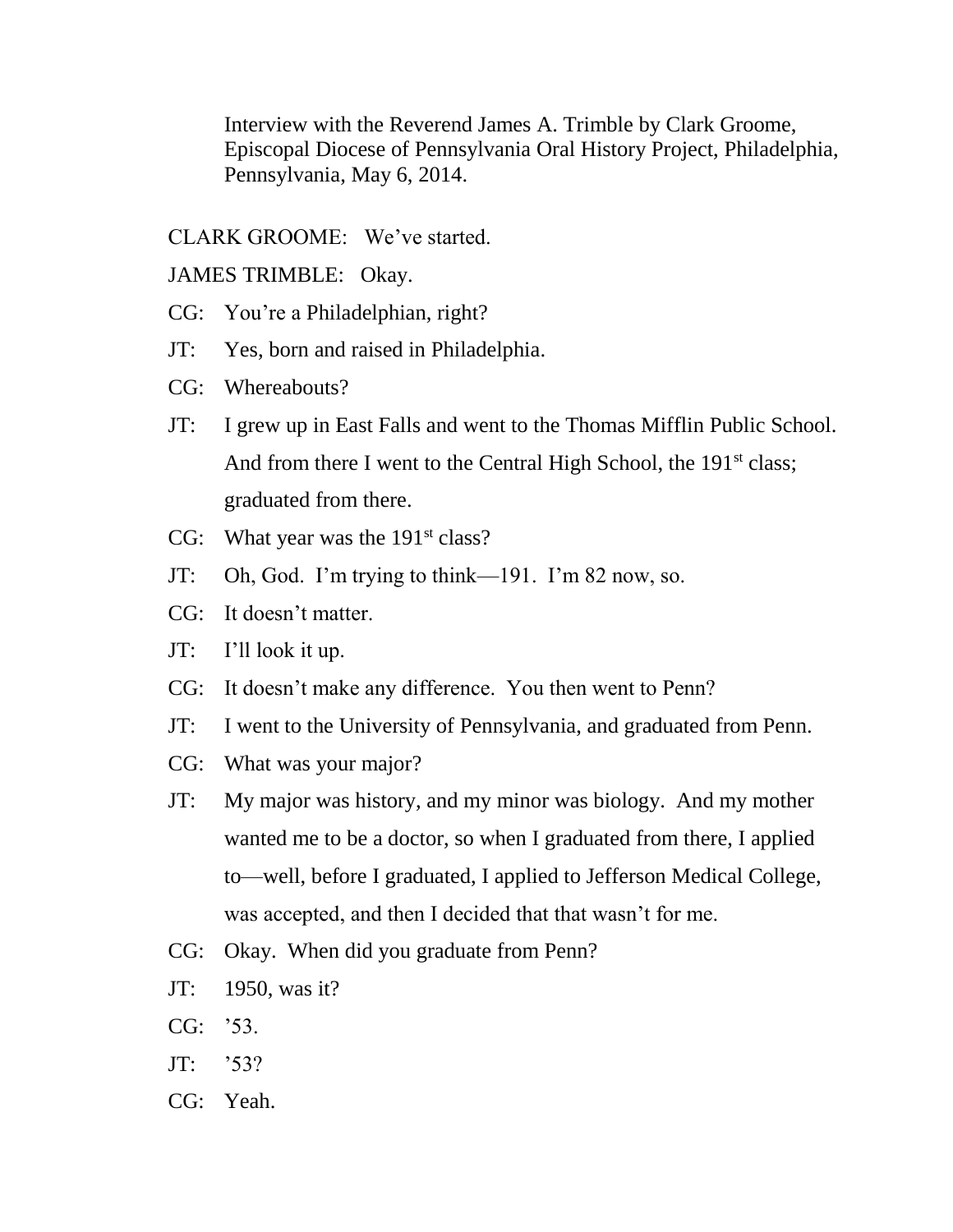- JT: Yeah.
- CG: And so when did you—are you a lifelong Episcopalian?
- JT: My mother was, yeah. Yeah.
- CG: Okay, so you grew up in the Episcopal Church?
- JT: Grew up in the Episcopal Church, and also my father basically was Presbyterian, so we alternated between those. And then basically I got more interested in the Church when I was at Penn, because we had a wonderful chaplain there, whose name I can't remember, but I will look it up. And he was a great guy. And so I spent a little time in the Marine Corps, not very long, at the end of the Korean Conflict.
- CG: Right.
- JT: At the end.
- CG: At the end. Is this after you graduated from Penn?
- JT: Right. I was there for actually—I got my commission in Quantico, Virginia, and [laughs] when I got my Second Lieutenant bars, the Colonel at our graduation said to me, "Trimble, you will make the worst goddamn officer the Corps has ever had." And I said, "Thank you, sir."
- CG: [Laughs]
- JT: And so at the end of the Korean Conflict—
- CG: Was he right?
- JT: Well, I didn't believe they were God, so he was probably right [laughs] at that particular point.
- CG: [Laughs]
- JT: I did a stint before that in Paris Island, which was really hard, and then went to Quantico. And then I was out, I've forgotten. Anyway, it was about a year and a half, maybe, so.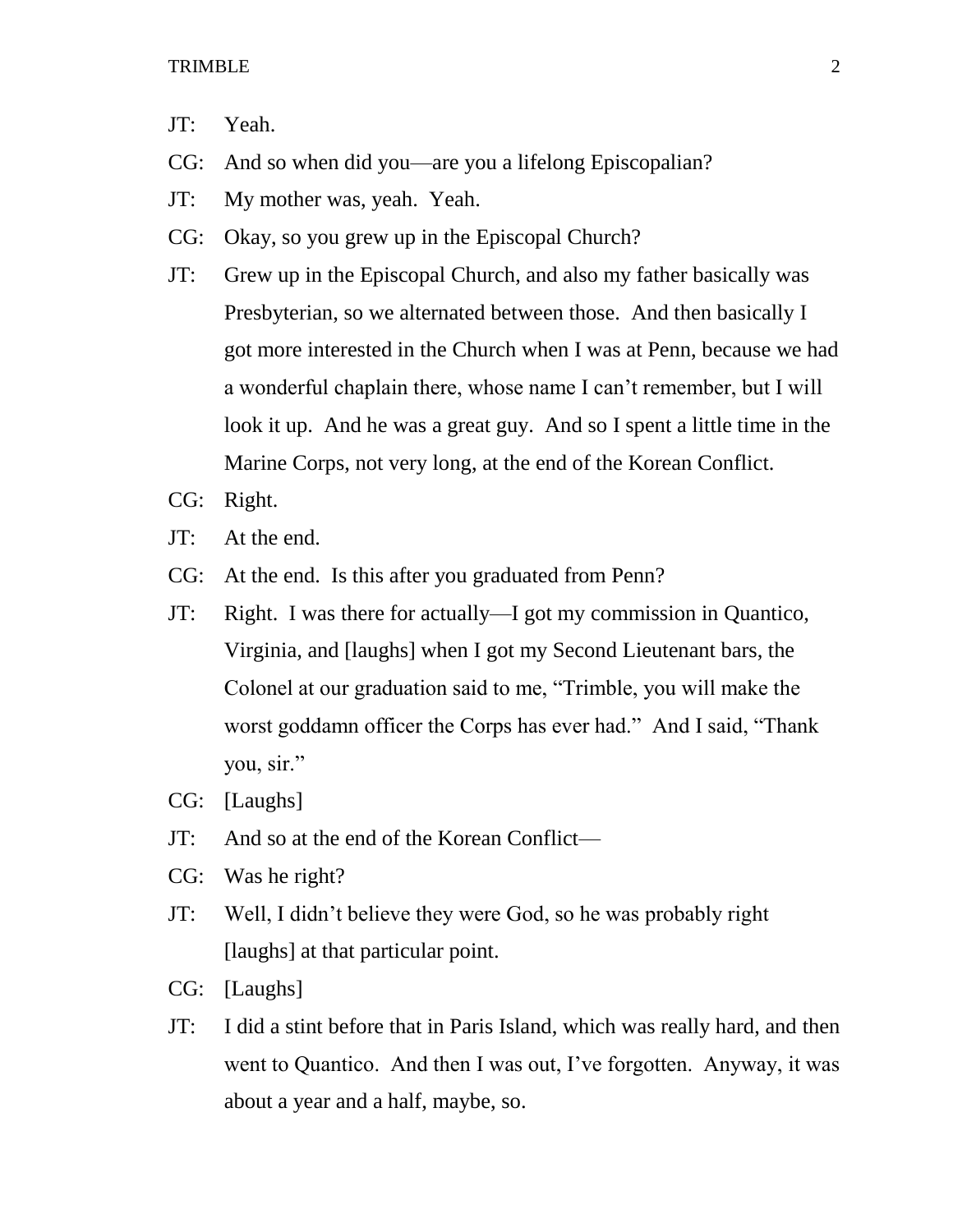- CG: And then after that you went to—?
- JT: Then after that, I went to the seminary in Virginia, the Protestant Episcopal Theological Seminary, in Alexandria, Virginia. Graduated from there.
- CG: And according to the book that I looked up, 1956.
- JT: 1956, and basically I hadn't really made up my mind as to whether I was going to be ordained or not. Finally, Albert Temish Mollegean said to me, "Come on, Jim. What are you going to do?"
- CG: Who was that?
- JT: He was the professor of Apologetics.
- CG: Can you spell it for me?
- JT: M-O-L-L-E-G-E-A-N. He was from Mississippi. He was a really bright man. Actually, when I was there, we probably had the best faculty of any Episcopal seminary in the country. I mean, they were really—Cliff Stanley was the professor of theology, and he was—I think he got his Ph.D. from—oh God, what was the big seminary in New York? Not ours, but it was the—
- CG: Union?
- JT: Yeah, he got it from Union. And then he taught at the seminary for, I guess, half of his ministry. He was really very good, excellent.
- CG: So you ultimately decided to be ordained? Or he twisted your arm, or something?
- JT: I then decided to be ordained, and the point to me is that Bishop Hart was very happy that I did that, and then I had to get through all the stuff, you know. And my first—I remember Bishop Hart gave me four choices as to where he wanted me to go, as an assistant. And one was in Jenkintown, and one was in Mount Airy, at Grace Church,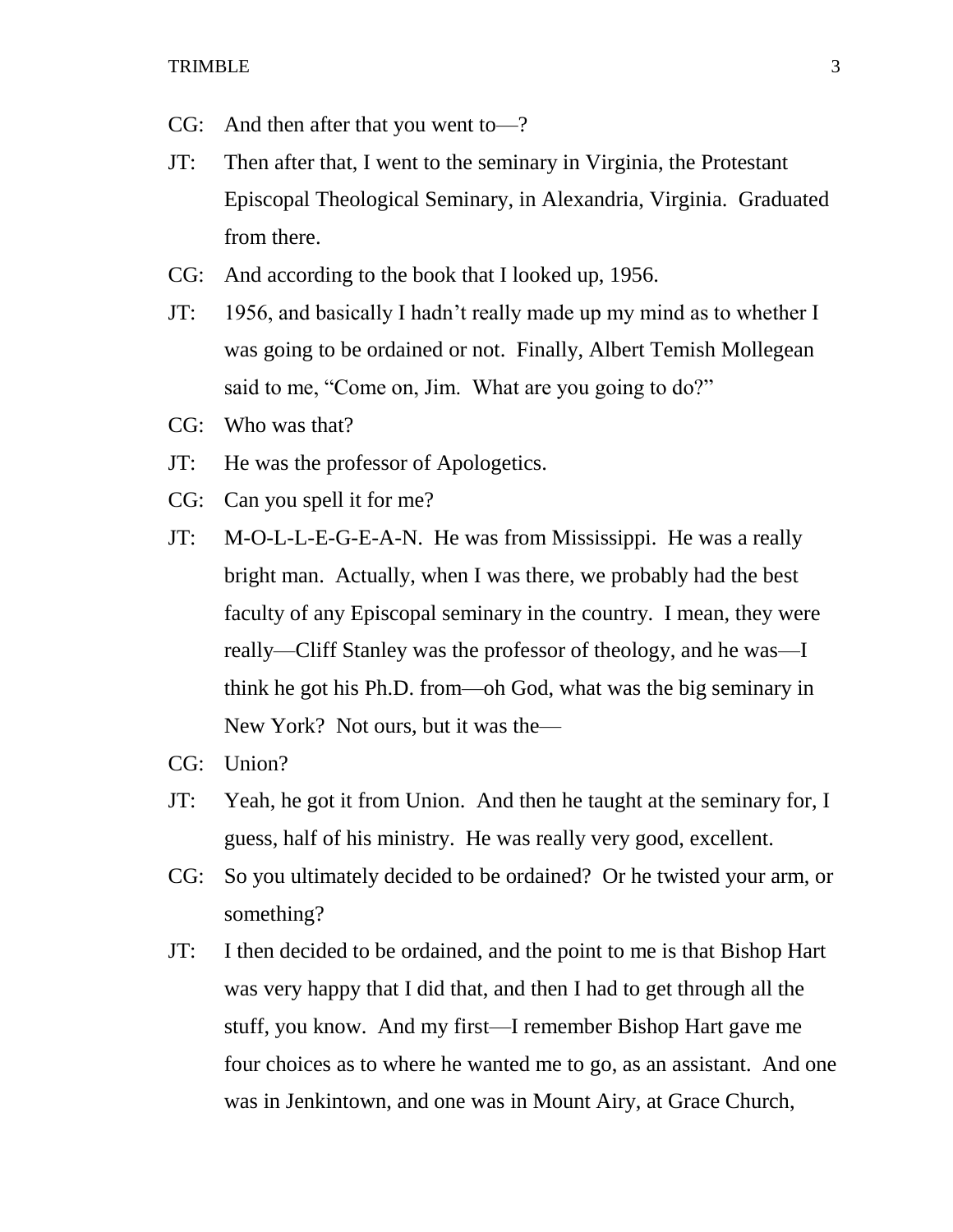Mount Airy, where Charles Edward Eder was the rector. And then one was Saint David's, Radnor, when [John] Newstub was there. And I've forgotten where the other one was. Well, I met with all these people, and the person that I liked the best, or thought I could learn the most from, was Dr. Eder. He was really quite a nice human being.

- CG: At Grace?
- JT: At Grace.
- CG: Which is now Grace Epiphany, but then it was just Grace.
- JT: Yeah, then it was Grace Church, Mount Airy.
- CG: Were you a curate there? Is that what they were called in those days?
- JT: I was a curate there, yeah, actually for a year and a half. And the reason for that was that Bishop Hart asked me to go out and begin a new—a new parish in Southampton, in Bucks County. And when I went out there, I said—
- CG: What was it called?
- JT: It was called the Church of the Redemption, Southampton. And we were meeting—the congregation was very small, but that part of Bucks County was just growing like crazy.
- CG: This was in the late fifties and early sixties, right?
- JT: Yeah, yeah. So I was the vicar of that parish for two years, and then the parish grew so much, we built the whole church building and educational thing, educational wing, and what have you, and then I became the rector of the parish.
- CG: When it became self-sustaining. It was no longer a mission church?
- JT: It was no longer a mission church. We alternated; while the church building was being built, we met in the elementary school auditorium,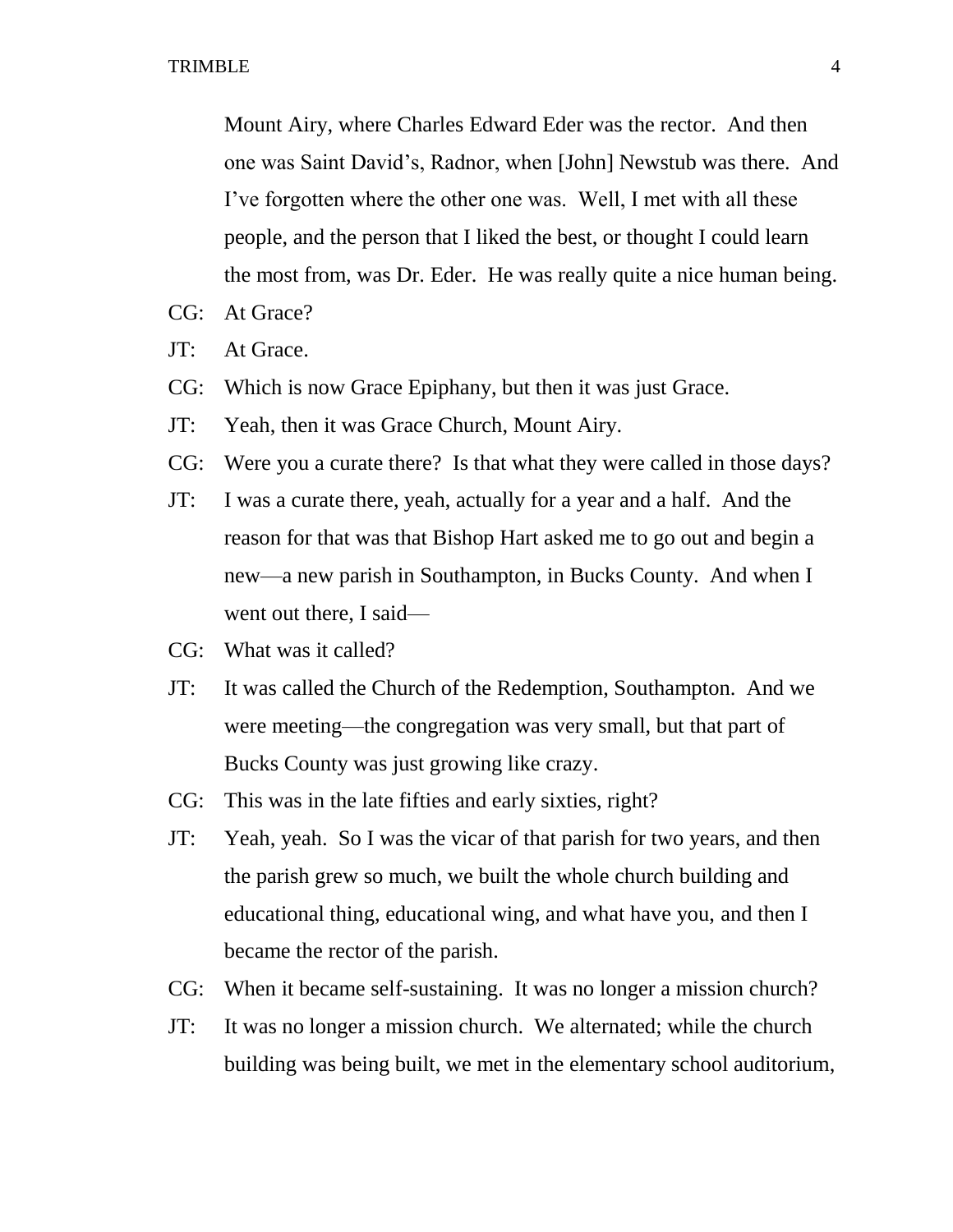paid money to them to meet there. And then mid-week services we alternated between the firehouse and the Republican Club.

- CG: [Laughs]
- JT: Don't ask me why. But that—
- CG: Because they had the space available?
- JT: Yeah, because they had the space available. The only problem in the firehouse is that sometimes they would have a fire in the middle of a mid-week service, which was interesting. So then we finally moved into the church building, and the parish grew like crazy.
- CG: You were rector there, then, for three years, I believe.
- JT: I was rector there for three years, and then I thought, really, I had done the job that the bishop wanted me to do, and so I was looking around at other things, and I got an offer to be a chaplain at Duke University, the Episcopal chaplain at Duke University. And Bishop Hart didn't want me to go, so he said, "How'd you like to be the chaplain of the Episcopal Academy?" I said, "Well, I love kids," and I had two boys myself, and a daughter at that—yes, yes. And so I met Jim Quinn, and so the Bishop said, "What do you think?
- CG: He was the headmaster?
- JT: Yeah, he was the headmaster. He's an old friend of mine, yeah. I mean, he was; he's dead now. So the chaplain's position was interesting, because it was—the chaplain was also the chairman of the department of religion and philosophy. So you had people teaching, and the chaplain taught, and what have you.
- CG: Let me ask you a little bit about that. In addition to teaching and being the chaplain, and running services, and counseling, did you also—like a lot of prep schools, did you also coach?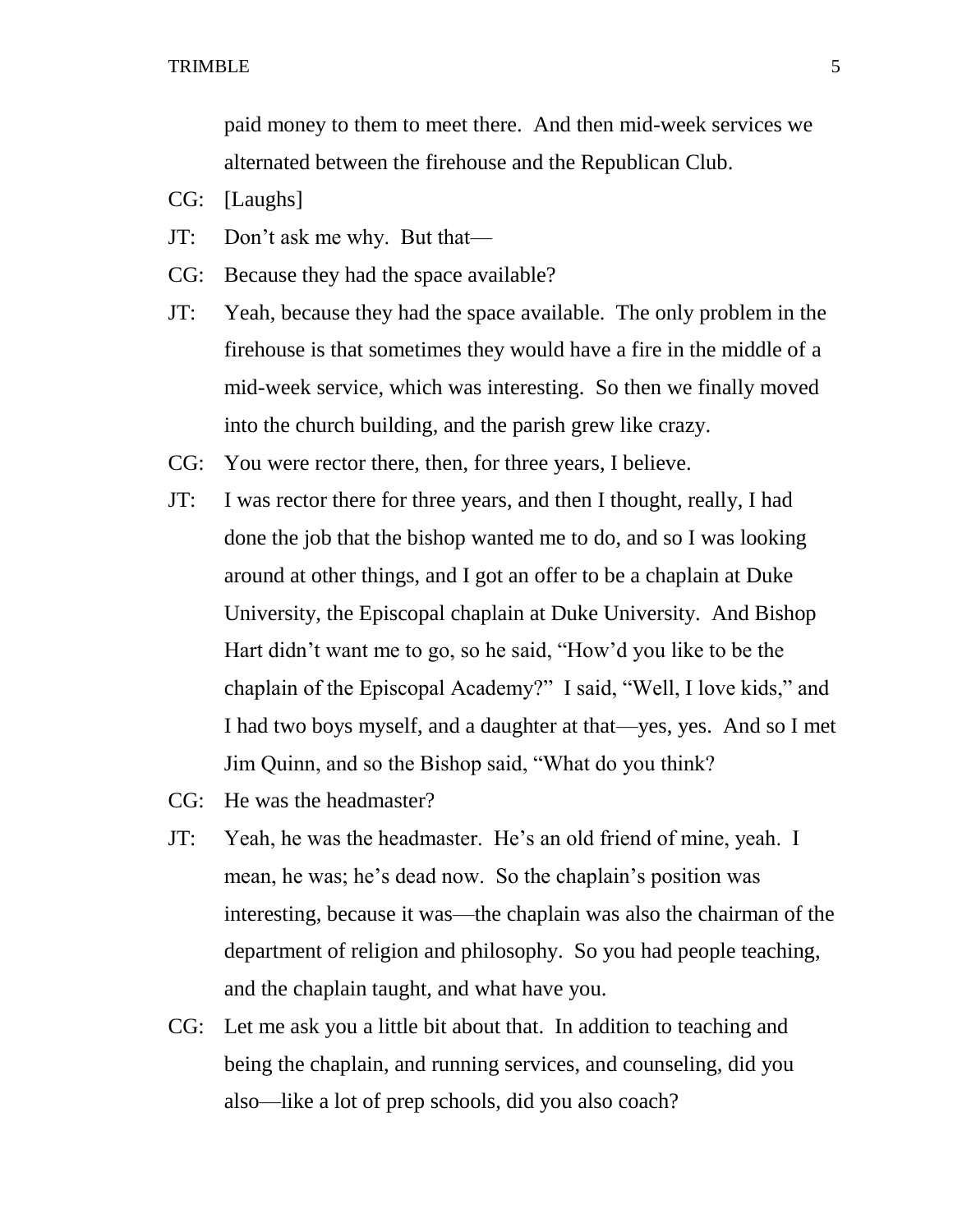- JT: Oh, yeah, yeah. I coached the junior varsity baseball team.
- CG: Did they do well?
- JT: They did very well. Yeah, the only problem we had was that one time we were supposed to play Girard College, and I said, "You know, I have a problem, because they don't like ministers to come to Girard College." They said, "Well, they won't know." But I said, "I know. So you're going to have to send somebody else with the junior varsity." So they did that.
- CG: All right, speaking of that—and we'll get back to Episcopal in a second, but you're talking about Girard College. Was that at the time when Bob DeWitt and others were marching to get Girard College to open itself up to others than white boys?
- JT: That was basically around the time, because I remember marching with Bob DeWitt around Girard College, in protest.
- CG: Yeah. And you were obviously, at that point, the chaplain at Episcopal?
- JT: No, I was still at Southampton.
- CG: Oh, you were?
- JT: At the end of my tenure at Southampton.
- CG: All right, so that was in the early sixties?
- JT: Yeah, yeah. So basically, yeah, the chaplain of the Episcopal Academy also was the chairman of the department of religion and philosophy, and also, you know, the associate, or the assistants also helped. I had two assistants, and I inherited one from Gardner Hotter.
- CG: H-O-T-T-E-R?
- JT: Yeah. Yeah, he had been the chaplain for I don't know how many years. A couple years, but then he went to be rector of a parish church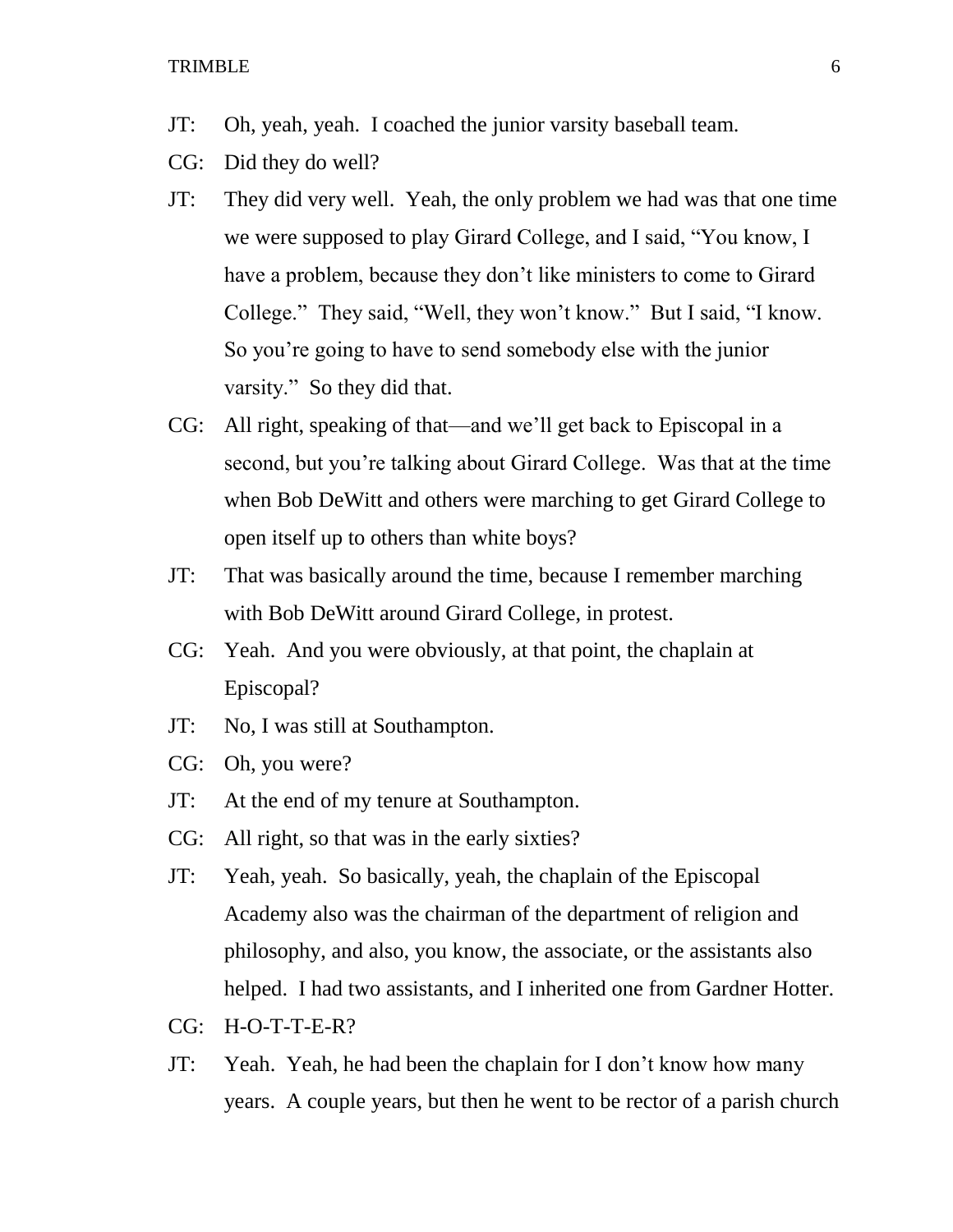on the Main Line, a small church. God, it's on the way out, when you go out to near Ardrossan. But anyway, he went out there, and seemed to be happy out there, I guess. But he had no program that I could see, in terms of challenging the kids to do anything, or what have you. So we had to start from scratch, and that was kind of fun for me.

- CG: What did you end up developing?
- JT: Well, we developed a whole curriculum for kids from the middle school all the way through the upper school.
- CG: And everybody had to go to chapel?
- JT: Everybody had to go to chapel then, yeah. Middle school and upper school were there together, every day. And of course, I came, and I remember that very well. I came when they were just putting the new organ into the new chapel, Christ Chapel.
- CG: Right.
- JT: And I remember being there when we dedicated it, and it was Alexander McCurdy, Senior, who did the organ. It was very interesting.
- CG: It was a beautiful chapel.
- JT: Yeah. I liked the chapel very, very much, especially with the table in the middle, and what have you.
- CG: Let me, again, a lot of independent schools, back in the day, were founded, and were related to the Episcopal Church in one way or another, boarding schools and day schools.
- JT: Absolutely.
- CG: Episcopal was one of them. What were the rules? How were kids who were not Episcopalians, or not even Christians, treated? Did they have to go to chapel as well?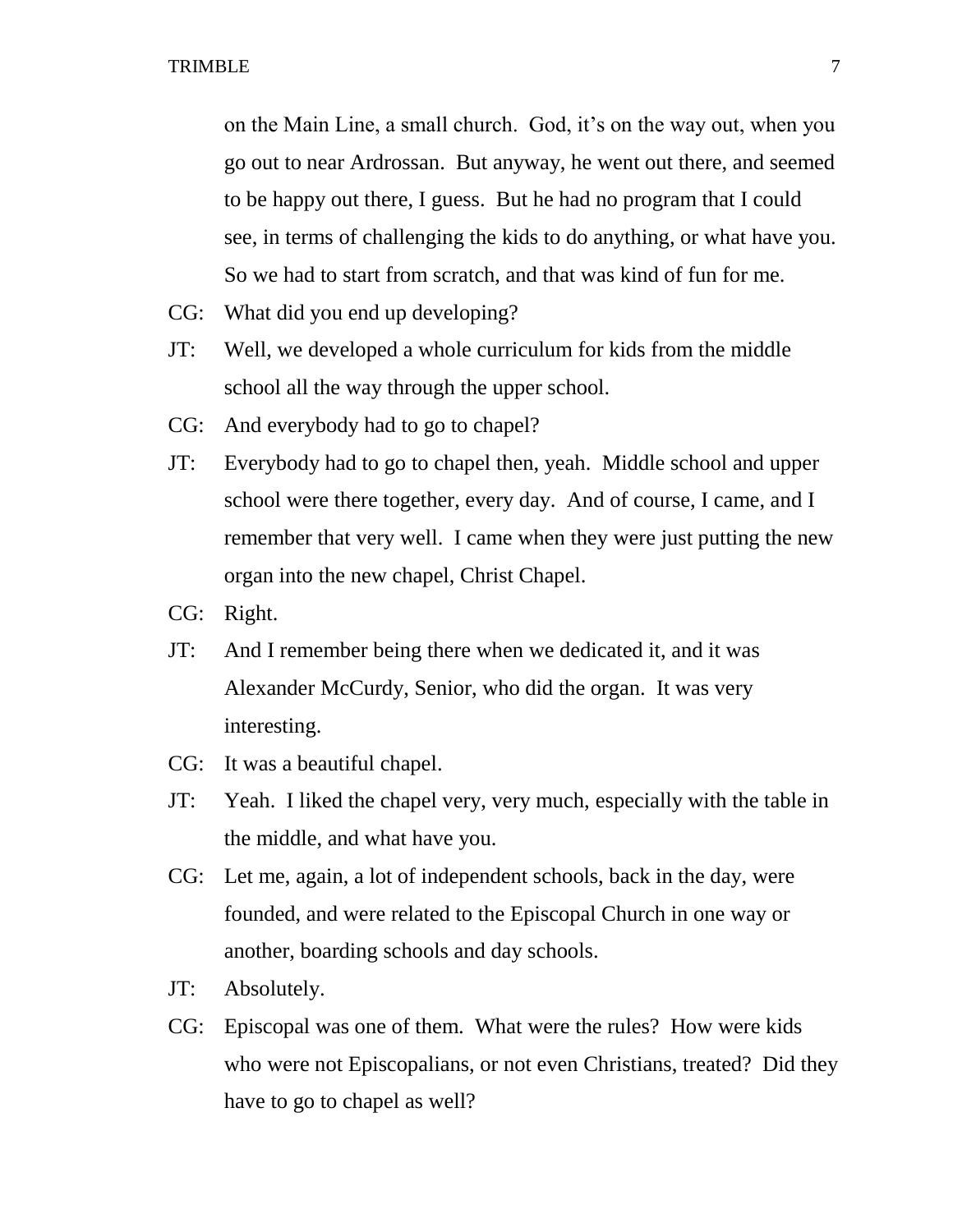- JT: They had to go to chapel, too, but the point to be is they didn't have to participate. If you were Jewish, and felt—felt strongly about it—
- CG: You'd just sit there?
- JT: —I just made it clear that you just sat there. And that was hard to do, but the point to me is that—we had a long discussion about that, in terms of the headmaster, and some of the older members of the faculty. And they said that the chapel is there because it's proclaiming who we are. And if you don't want to be here, then you don't have to come.
- CG: That's right.
- JT: But, the point to me is we didn't—but I said, "You know, there are some Jewish boys here who are very nice kids, and whose parents want them to get a good education." And I said, "I graduated from the Central High School, where 90 percent of my class was Jewish." Okay? And so I said, "It seems to me that you give these kids the option of participating verbally, if they want to. And if they don't want to, they don't have to."
- CG: And they don't get scolded?
- JT: They don't get scolded. So that worked out very well.
- CG: Did you really enjoy teaching?
- JT: Yes, very much.
- CG: What courses did you teach?
- JT: Well, I did several courses. I remember developing a course in—for the seniors, one elective course. We teamed up with the classics department, and so I taught the Gospel According to Saint John, in Greek.
- CG: In Greek?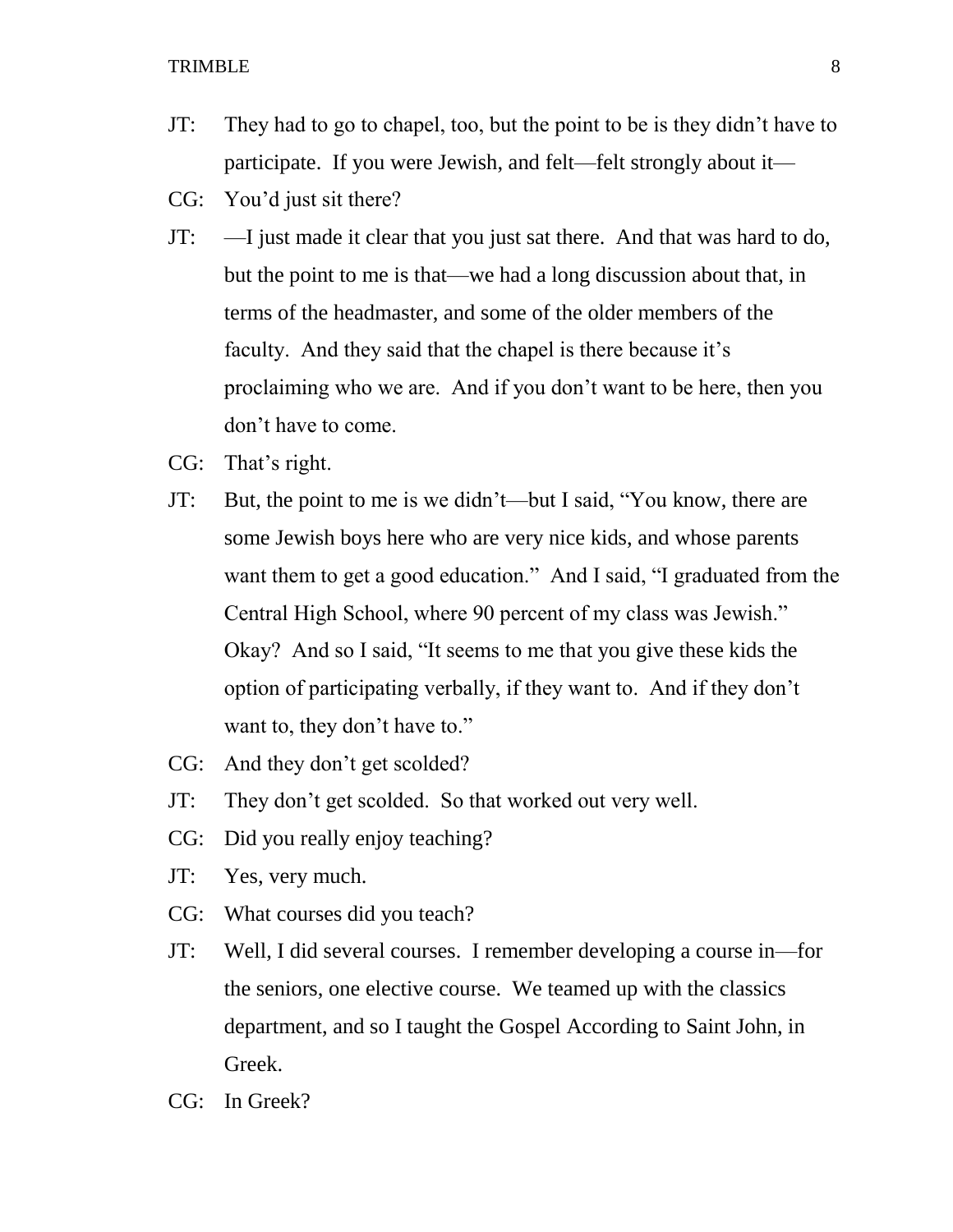- JT: In Greek, yeah. And that was fun; that was a lot of fun. We had about eighteen kids in that class.
- CG: Wow! Different era.
- JT: Yeah, different era.
- CG: And so you were there until, according to my notes, 1978. At some point in there, you applied to be headmaster at Chestnut Hill Academy—
- JT: Yeah.
- CG: —in the early 1970s. How did that come about?
- JT: That came about because Alfie Putnam asked me if I would like to be considered.
- CG: And he was a board member at CHA?
- JT: Right, and he was a very nice guy. I liked him very much.
- CG: Wonderful guy!
- JT: And at that time, I was on the Standing Committee, even though I was at the Episcopal Academy, and Alfie was the secretary of the Standing Committee.
- CG: So you knew him well, worked with him?
- JT: Yeah. I liked him very much.
- CG: Well, you were one of the final three candidates.
- JT: I didn't realize that, yeah.
- CG: Yeah, you were.
- JT: Then the other thing that happened to me when I was at Episcopal— Charlie Martin was retiring as headmaster of the boys' school at the Cathedral, in Washington, Saint Albans. And so the board of trustees asked me if I would think about this, come down and interview with them then. I did, and then I came down one more time, and met with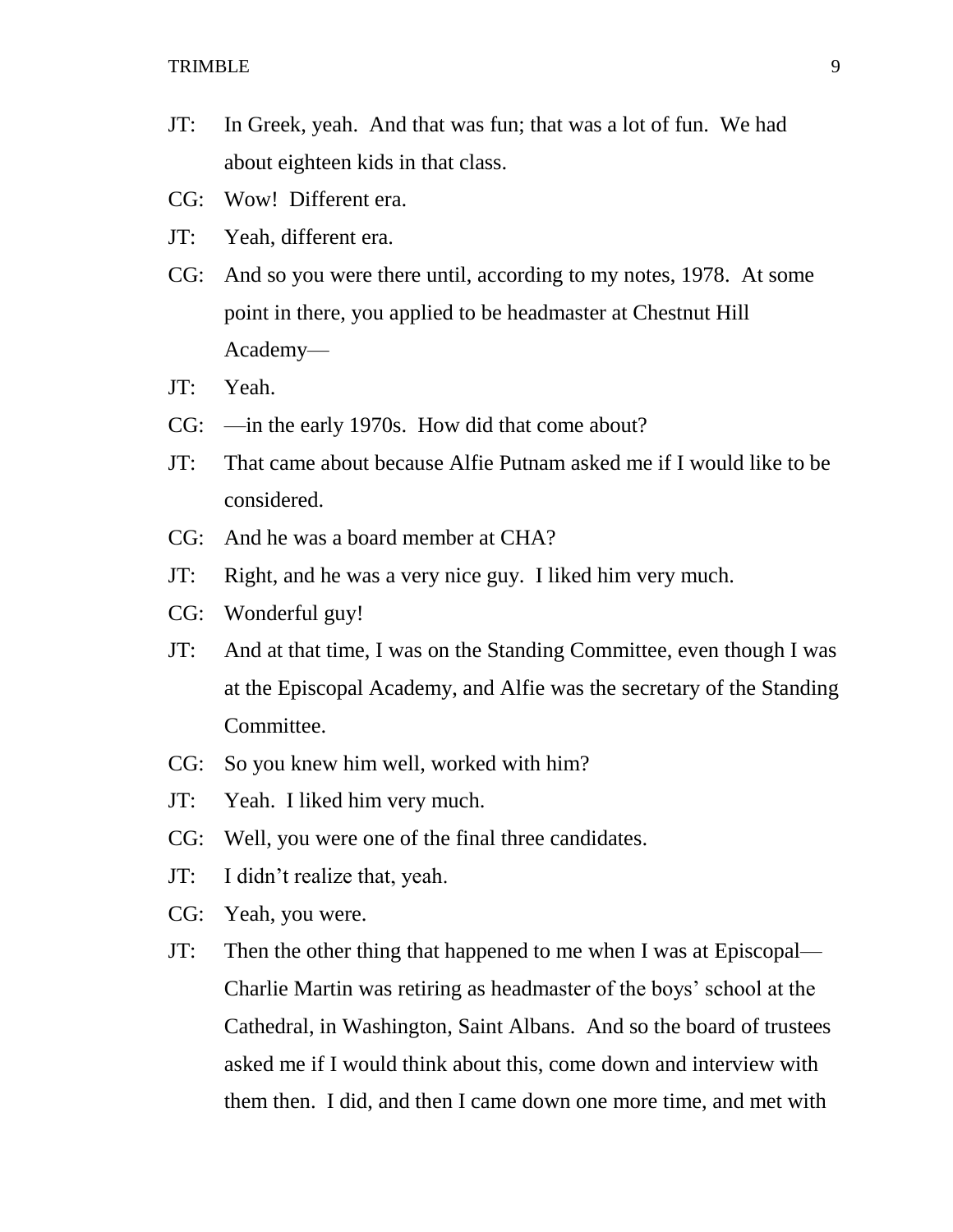the chairman of the board of trustees, who was a retired vice-admiral in the United States Navy. And I met also with the faculty, and I thought they were very good. But I said, "You don't have very much diversity here, in terms of race. Everybody's white." And he said, "Well, that's because black people can't afford to come." And I said, "Well, then maybe we should do something to help afford them to come, right?"

- CG: Scholarships, for instance.
- JT: And he looked at me, and he said, "I don't think that's possible." I said, "Oh. Well, then I don't think it's possible I want to be headmaster of this school." That was it.
- CG: Okay, so in 1978, you stopped being chaplain, and became the rector of Christ Church?
- JT: Of Christ Church, right.
- CG: What motivated that change?
- JT: Well, I thought that I had been at Episcopal—I think I was there for twelve years, if I recall, something like that. Was it?
- CG: It was fifteen years.
- JT: Fifteen years. And I thought I had done my thing. It was funny, because I don't know how that happened, except that Lyman was the bishop.
- CG: Lyman Ogilby?
- JT: Yeah. And Bob DeWitt was still around. And Bob called me and said, "You know, Ernest is retiring. You should think about—"
- CG: Ernest?
- JT: Harding.
- CG: Harding, who was the rector at Christ Church?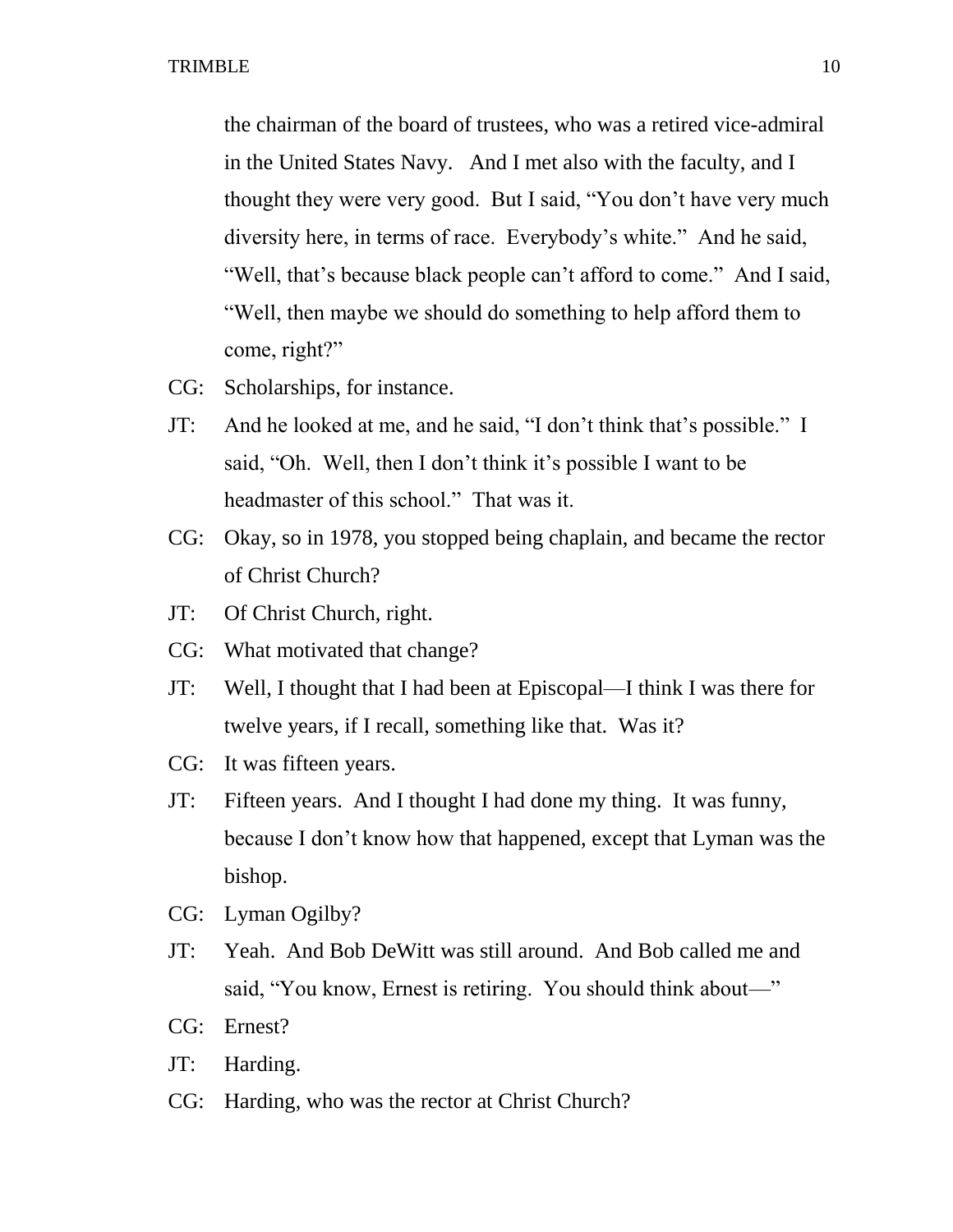- JT: Yes, he was. And Bob said to me, "I think you would be great as the rector of Christ Church, Philadelphia." He said, "It just needs somebody younger, and all that stuff, right now." And then Lyman said to me, "Would you be interested?" And I said, "Sure. Why not?" So I interviewed with the vestry of Christ Church, and at that particular time Henry Watts was the Rector's Warden, a very distinguished guy, and his wife was a member of the vestry at one time at Saint Paul's, Chestnut Hill. Anna.
- CG: Oh, okay.
- JT: And we got along very well, and my last interview was when I was in Maine, so I flew down to Philadelphia, and then flew back. The next day I got a call from David Auten, who said, "You've been elected rector of Christ Church, Philadelphia. Would you accept?" I said, "David, I have to call Lyman Ogilby first. That's the process." So I called Lyman, and Lyman said to me—I was in Maine then, and I said, "Lyman, what do you think?" He said, "Come on, Jim. Do it."
- CG: Just that simple.
- JT: And I called David back and said okay.
- CG: David Auten?
- JT: David Auten.
- CG: Spelled?
- JT: A-U-T-E-N.
- CG: Okay. When you got to Christ Church, this is an important part of your ministry. Christ Church is really two things: it's a parish, and it's a historic site.
- JT: Right. Oh, yeah.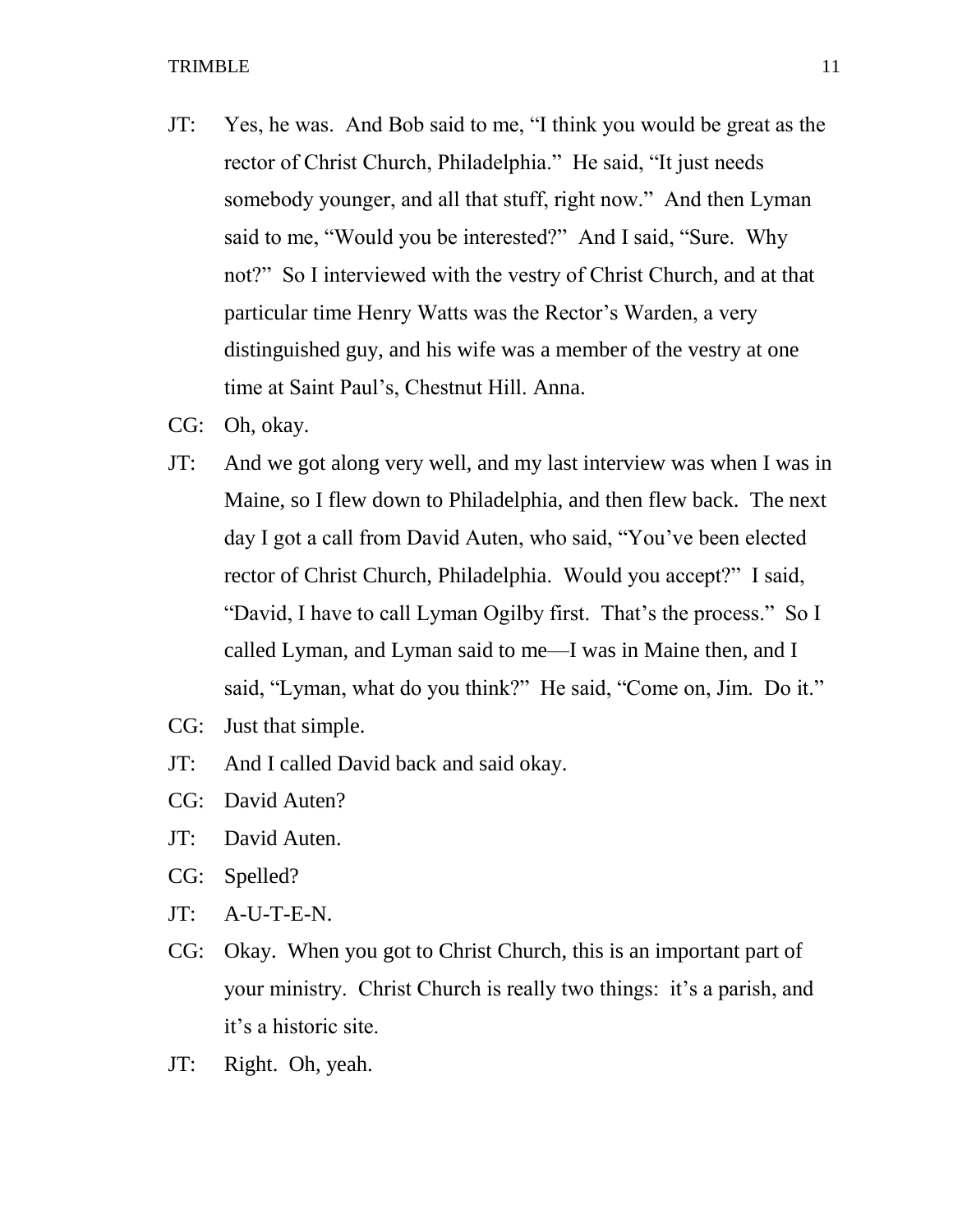- CG: And I gather that they didn't always play well together. And when you got there, I think one of the things that made it work—one of the things you did, from what I understand, is you made it work as both. What did you do when you first got there? What did you find at Christ Church when you got there, and what did you do going forward?
- JT: Well Clark, the first service I had at Christ Church, I had more people from the Episcopal Academy there than I had parishioners.
- CG: Yeah.
- JT: And that was incredible to me! But you know, I said, "Okay, this is the way it is." I remember very well, my first wife, my late first wife and I had a reception after that first service, because Ernest Harding was living in the rectory, and had been the rector of Christ Church for a long time, so the vestry didn't want to get—he was waiting for the place at Cathedral Village to be finished.
- CG: Okay.
- JT: So I really technically had no place to live. So we found a house on Delancey Street for sale, and the vestry bought the house. And so we kind of—after that first service, I was still living in the chaplain's house at Episcopal, but the head of maintenance at Episcopal was so nice. He brought some tables down, so we had makeshift tables in an empty house.
- CG: On Delancey Street?
- JT: Yeah, and we invited everybody to come for a reception. We had coffee and tea sandwiches. We had some white wine, and what have you, and that was kind of a nice thing.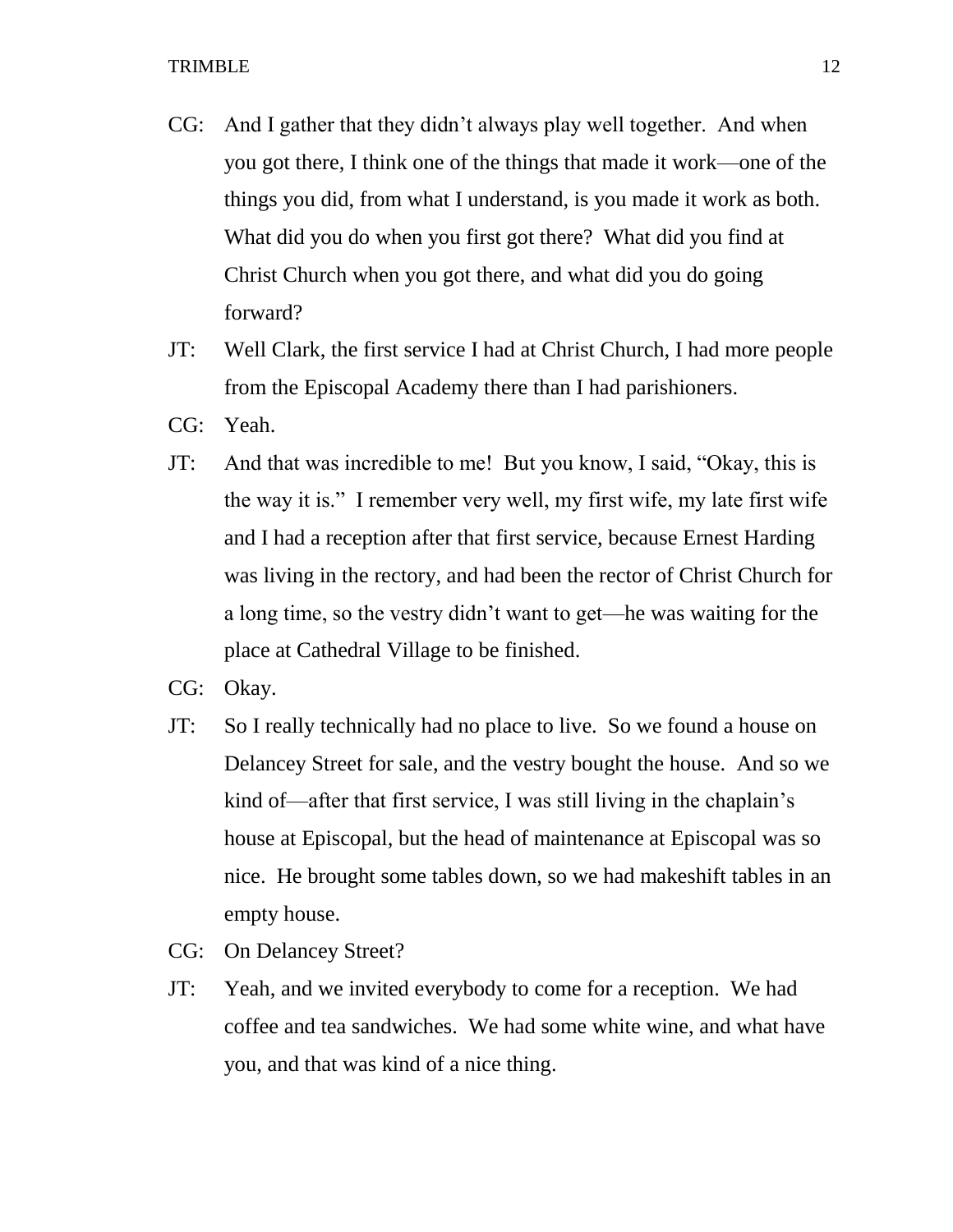- CG: Did you stay in that house for the whole time, or did you move into the rectory eventually?
- JT: Well, we stayed there for about two years, and then Ernest moved to—
- CG: Cathedral Village.
- JT: So then we had two rectories, and I kind of liked the new house that we were in, but it wasn't as grand as the rectory of Christ Church. So we had a great discussion in the vestry about what we were going to do. Obviously, we didn't need two rectories. So this was at a time when the real estate was going like this [indicates it soaring upwards]. So they said, "We don't really want to sell the historic house, the more historic house, which is much bigger. So why don't we sell the house we've just bought?" And I said, "Well, we're not going to do anything until I talk to my wife, Nadine. Got that?"
- CG: [Laughs]
- JT: Henry Watts said, "That's a wise thing to say, Jim." So I said to Nadine, "What do you think?" Henry was with me when we were talking with my wife. And she said, "Everything is fine. I don't mind moving, but you've got to do something about this kitchen. It's absolutely awful."
- CG: In the old rectory?
- JT: In the old rectory. She said, "It's just ridiculous." And Nadine was a very good cook, and a baker, and what have you. And it was just—
- CG: Well, kitchens are important regardless of whether you're good or not.
- JT: Right! Now, the point to me is we sold the place that we were staying in, and we made \$200,000 on the place.
- CG: In two years?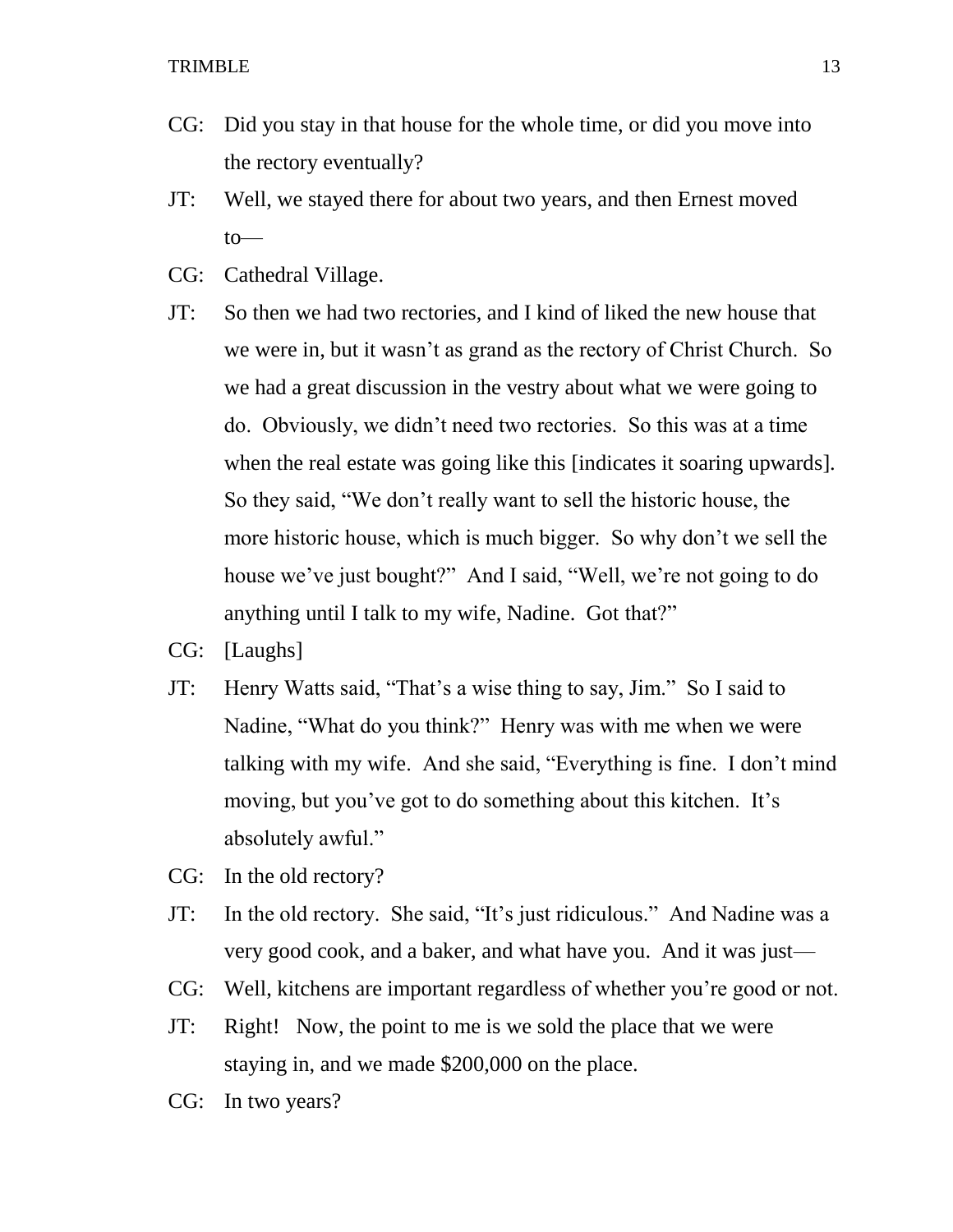- JT: In two years, 200,000 bucks! So we returned the cost of the house to the endowment of the parish, and we had \$200,000 to basically do what we wanted. And we only spent about 60,000 bucks to upgrade systems in the old rectory.
- CG: The kitchen and whatever?
- JT: Yeah, the kitchen and stuff. So it was a great investment! [Laughs]
- CG: Yeah, it turned out.
- JT: Never thought of it that way.
- CG: And it was a short-term investment, too!
- JT: Yes, it was a short-term investment, and we made that kind of money.
- CG: That's a hell of a lot of money in two years.
- JT: Yeah. Then the other thing is that living in the new rectory, which was so big, stretched us financially a little bit, in terms of trying to furnish it. It was a little tough, but we did.
- CG: Okay, now that you're the rector, and you're settling in, regardless of whether you're living on Delancey Street or in the rectory, you've got a congregation that is tiny enough so that you're overwhelmed by Episcopal graduates, or Episcopal people, at the first service.
- JT: That's exactly right.
- CG: What did you do to build the congregation? I know you hired somebody, and I know who it is, but I'll let you talk about it. You hired somebody to come in to start a Sunday school.
- JT: Right.
- CG: A fellow by the name of John Midwood, who I believe you worked with at Episcopal.
- JT: He was one of the assistant ministers, assistant chaplains.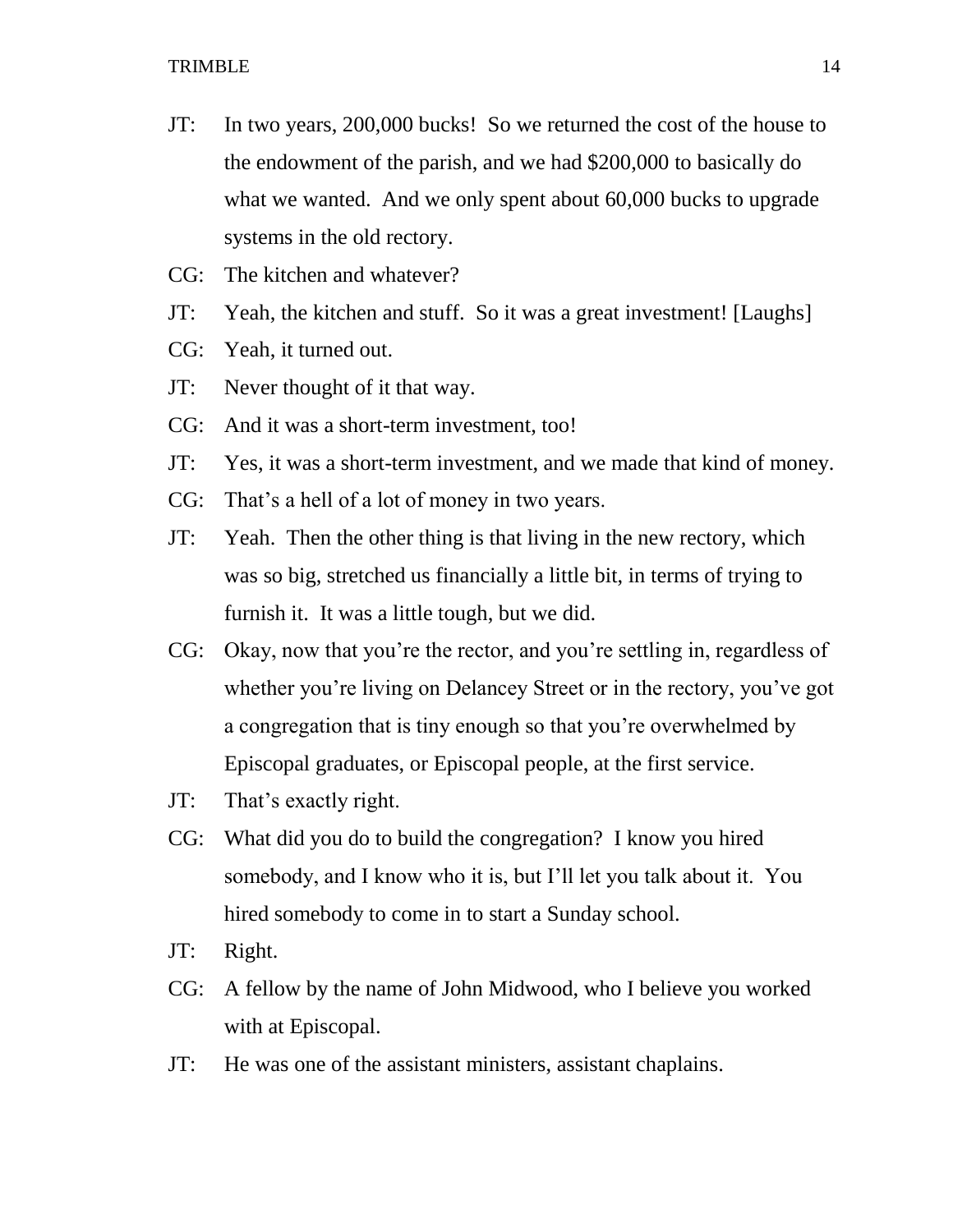- CG: That seems to have been a pretty good breeding ground for people in the diocese, the chaplaincy out there! [Laughs]
- JT: John is just a wonderful guy.
- CG: And he was there to start the church school?
- JT: Yeah, he started the church school, and one of the things that both of us did was we called in the neighborhood, which basically, at that particular time, was just starting to take off, in terms of converting old buildings into apartments.
- CG: The gentrification of that part of the city was getting—?
- JT: Yeah, the gentrification of that part of the city was getting—it was coming along. That was the big plan. And then we also developed some community things for people to use the Neighborhood House. We had a gym, a basketball court, in the Neighborhood House, so we got that fixed up, and we had kids from the neighborhood—not very many, but we did, and that was kind of neat.

Then also, we also had people from Society Hill, and we called on new people in Society Hill, and we got them to come to Christ Church. I mean, when Jim and Jean Bodine moved into town, I walked over. They were on the corner of—well, they were a block away from where I lived. I remember one afternoon coming from the State Store, and I had two bottles of wine, and I had a pair of shorts on and an old shirt. And I knocked on their door and said, "Just wanted to welcome you," to Jean and Jim Bodine.

- CG: That turned out pretty well for the church, didn't it?
- JT: Yeah, it sure did. Yeah, so we did a lot of work that way.
- CG: Okay, this is part of a history project, so let me ask you a little bit about history for a second, and then we'll talk about Christ Church as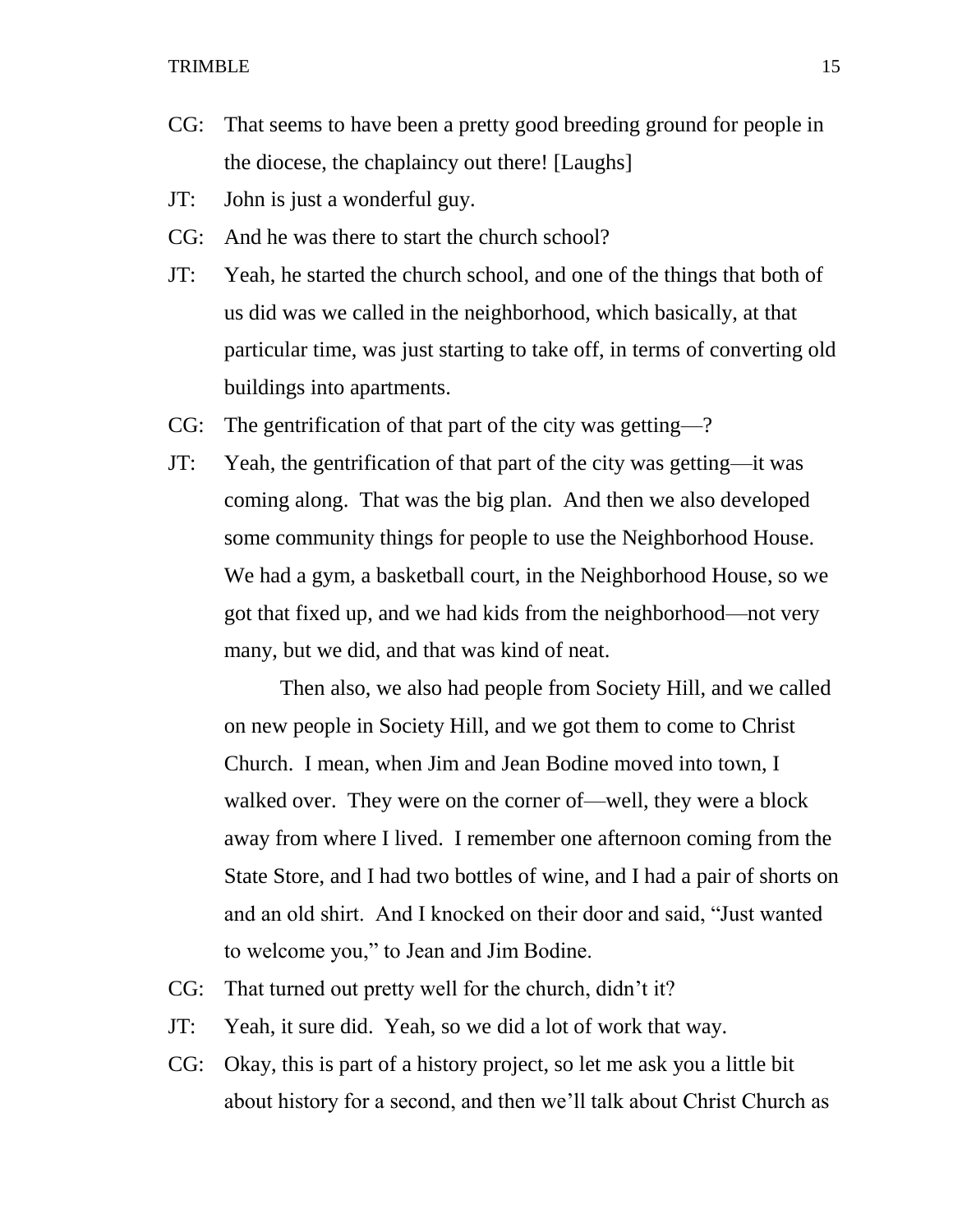a historic. When you got there, I gather, from what I've read in the history of the building, and also from what you've told me before, and what I've heard from other people who've worked there, or been involved, is that there was a whole lot of historical stuff, more or less just kept in boxes in the basement, in large measure. Some stuff was at the Pennsylvania Historical Society, but a lot of it, most of it, was there. One of the things that you found, I gather, and I've heard this from several sources, was the deed for Episcopal Academy?

- JT: The founding letter.
- CG: The founding letter, whatever it was called.
- JT: Right, right.
- CG: And you gave that to your former employer.
- JT: No, we loaned it in perpetuity.
- CG: Okay, so you still own it. But what did you do with all that other stuff that you found?
- JT: Well, first of all, one of the nice things about it is that Charles Latham, who had been the assistant headmaster in charge of the upper school, and then the director of the libraries at Episcopal Academy, came in and became a parishioner.
- CG: At Christ Church?
- JT: At Christ Church, and he offered to start organizing that mess.
- CG: Archives.
- JT: Right. And he did!
- CG: Wow!
- JT: And he did a very good job. And then later on, we got a grant to hire somebody to continue with what Charles was doing.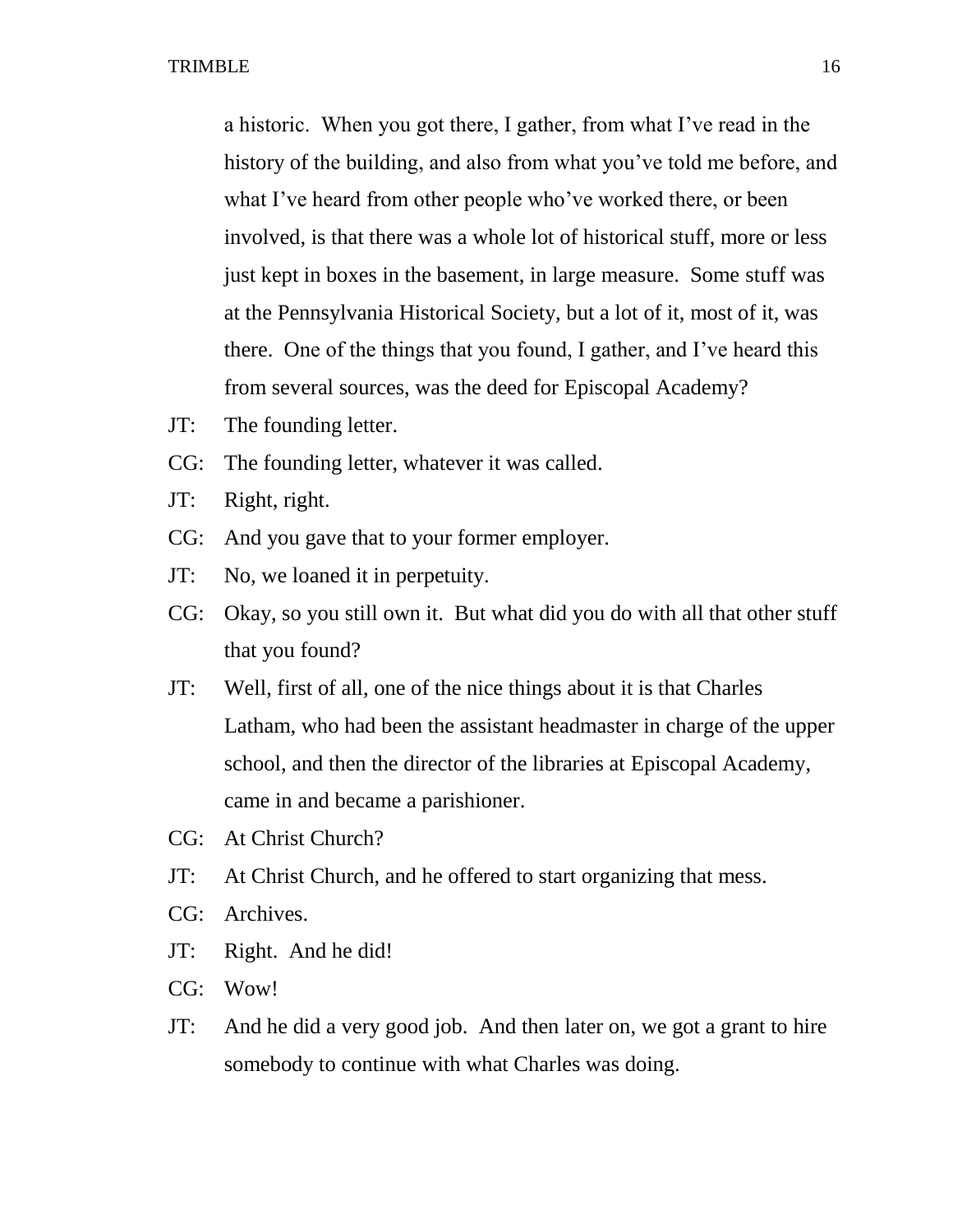- CG: It's fair to say, I think—we're talking about Christ Church as if everybody who's reading this knows what it is. It was really the founding church of the Episcopal Church.
- JT: Yes.
- CG: It goes back to 1695, I think, and it was there, and William White, I think, was the first Bishop of the Episcopal—was second, I guess, actually.
- JT: Second Bishop of the Episcopal Church in the United States.
- CG: But it all happened in Philadelphia. It became separate from the Church of England just at the same time, and the constitutions were written by basically the same people.
- JT: 1789.
- CG: In 1789. And so it has a historic element to it that works with—which is also part of being a parish. I think when you got there, if I understand it, I said earlier that they didn't play well together—there was some conflict between its role as a historic place, and its role as a parish. How did those two get married, because now it seems to work?
- JT: Well, I think part of the problem was the fact that the emphasis—there was always something going on. For instance, there are seven signers of the Declaration of Independence buried at Christ Church, more than any other place in the country.
- CG: World, yeah.
- JT: And five signers of the Constitution of the United States, also buried there. And the point to me is all of these patriotic societies thought that they could come any time they wanted! You know, and do things. I said, "You can't do that. We're going to have to make a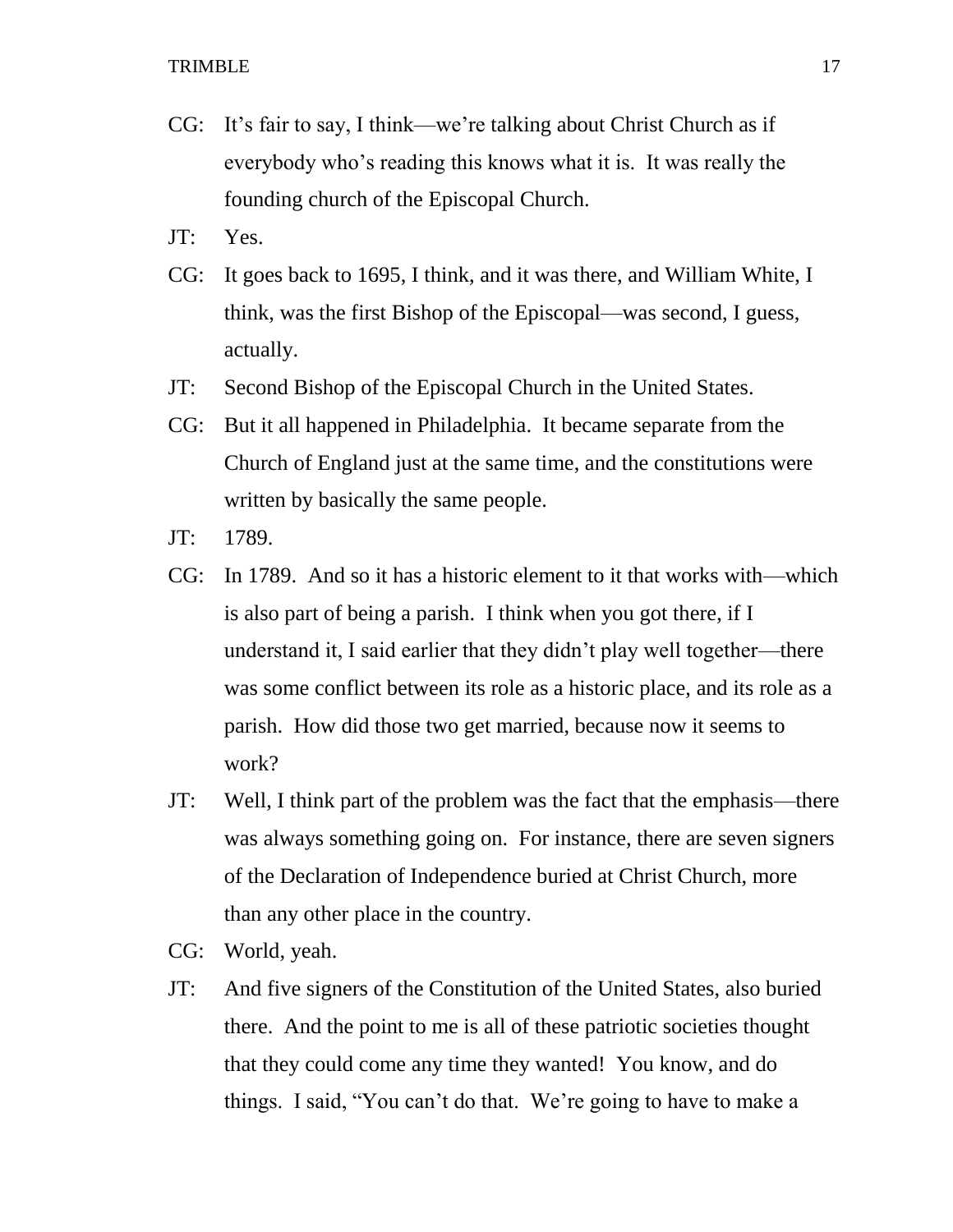calendar up. We have parish events, and the parish events and your events have got to mesh. We cannot turn a service over to you, just like that, if it conflicts with the parish schedule." So we had to do that.

- CG: Was that tough to do at first?
- JT: It was tough to do at first, because some of the people, like the Magna Carta Society, thought that they owned the damn place.
- CG: [Laughs]
- JT: Pardon my language, but the point to be is it all worked out eventually. And then—
- CG: How long did it take for it to work out?
- JT: About eight or nine years. It took a while.
- CG: It was a gradual process, wasn't it?
- JT: It's a very gradual process.
- CG: Were there physical changes made to the building during your time there?
- JT: Yes, there were.
- CG: The one thing I've heard about is the stained glass windows.
- JT: Right. What happened, Clark, was that we noticed that there was rotting around the window panes on the outside. So we had to take the stained glass windows out in order to fix the clear glass windows. So in taking them out, we shipped them up to the Chestnut Hill glass company. What was that?
- CG: Willett's.
- JT: Willett's, and they refurbished all of the stained glass. We had that done. But, it was amazing, the light that came into that church when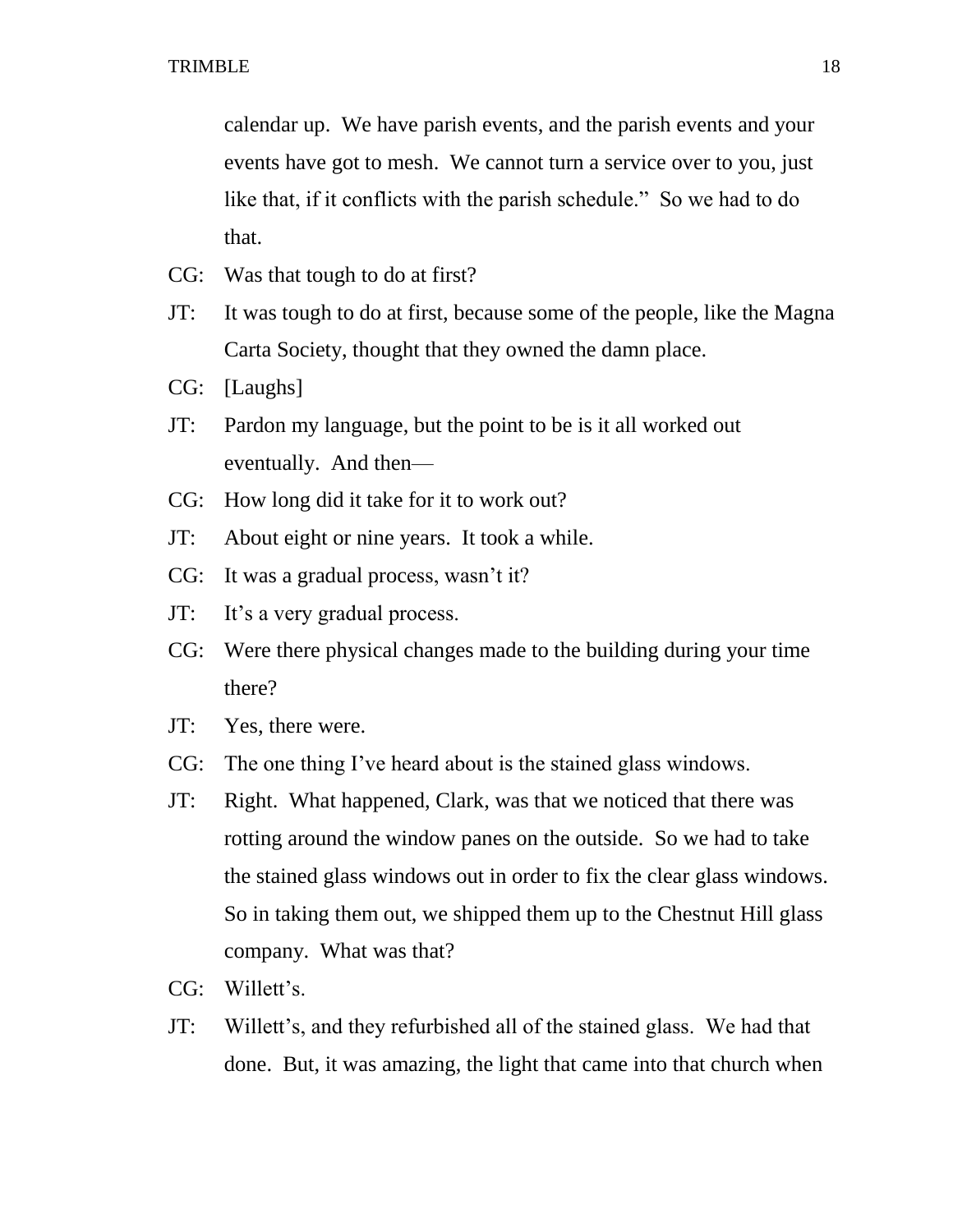the stained glass was not there. That was added much later to the church.

- CG: Yeah, the original glass was clear glass, wasn't it?
- JT: Clear glass. And I said, "What do you think? Are we going to put them back, or not?" And they said—the vestry was unanimous. They said, "We love it this way." And I said, "Well, I do, too."
- CG: So what do you do with the stained glass?
- JT: So, they were all crated, and we put them in the basement of the Neighborhood House. Now, the Magna Carta window has been resurrected, with what Tim has done.
- CG: Tim Safford.
- JT: With renovation of the Neighborhood House, and in the new entrance the Magna Carta window is over the entrance of it, so it's really good. But they don't know what to do with the rest. And the [feedback] that I got was incredible, nationally. I had a congressman from North Carolina call, and said, "What are you, a communist?" You know.
- CG: Why would you be a communist for changing the windows?
- JT: Well, the point to be is the windows depicted scenes from English history, of for instance the Magna Carta window. There was another window, and they also, in the bottom, had scenes from the life of Jesus, Jesus's life, but basically the Magna Carta window, the signing of the Declaration of Independence—all that stuff was there. The problem is that it was not original to the building, but was done I don't know when. Anyway.
- CG: Doesn't matter.
- JT: Probably 18—something.
- CG: Yeah, it would have been during the nineteenth century.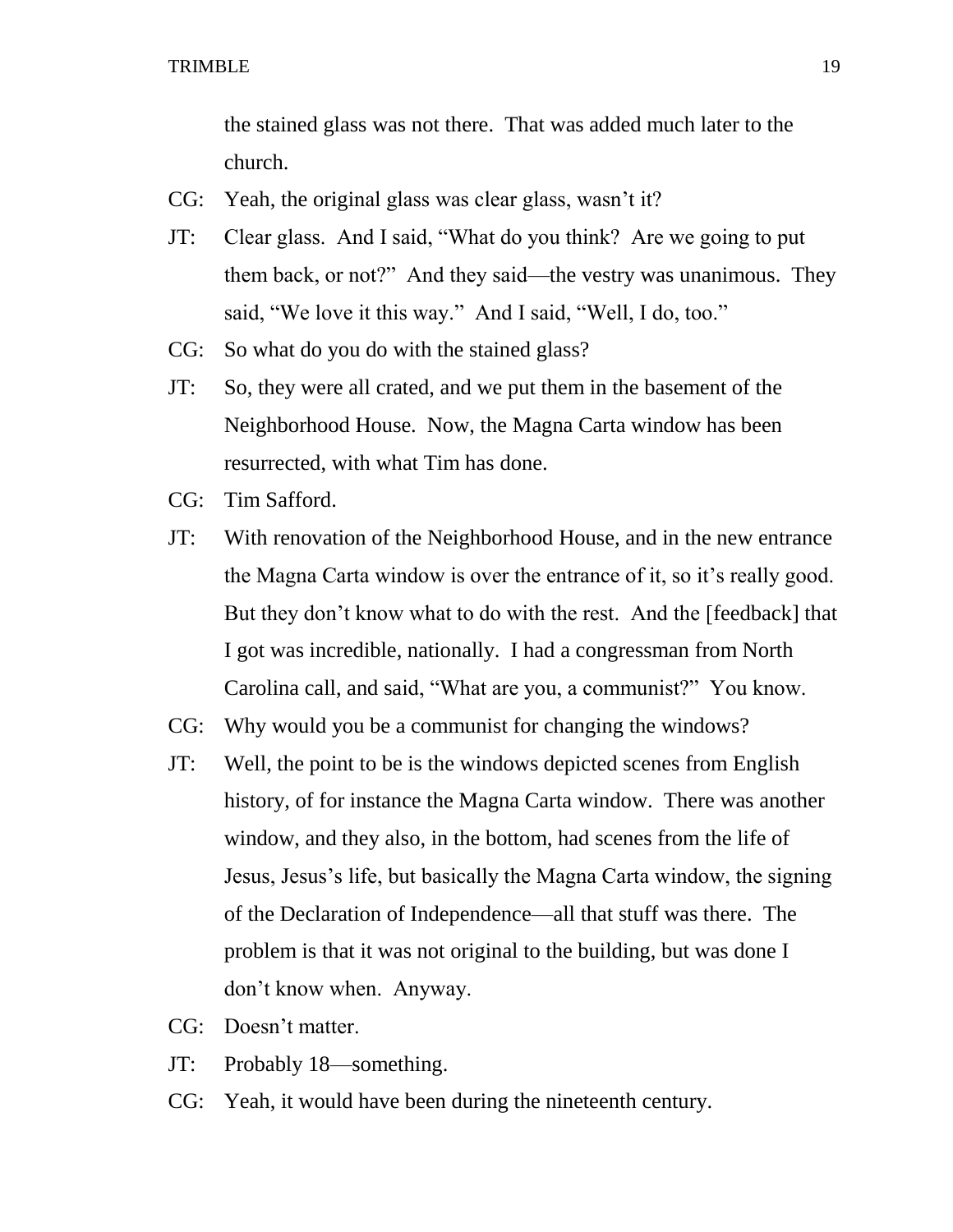- JT: When probably the—what do you call it? The Oxford movement was taking place.
- CG: Yeah.
- JT: Stained glass was big.
- CG: Wasn't that the late eighteenth century?
- JT: Yeah, it was.
- CG: 1800's—late nineteenth century?
- JT: Yeah. And so basically, that was—and of course, the Magna Carta Society hated it. They didn't have their window there.
- CG: They didn't have their window anymore.
- JT: Right, right. Well, my point to be is that people had idols, so that's the way it is. Anyway, it was just wonderful to be able to bring the surrounding geography into the parish church, as well as being able to look out on it. The altar, where the altar was, or is, at Christ Church, the clear glass window, there's a pear tree that goes up and over it. It wasn't that big when we changed to clear glass. And there was a fire escape on the building across the street, and they used to come out to eat their lunch—they used to wave to me; when I was celebrating they would wave to me. [Laughs]
- CG: [Laughs]
- JT: That's all right. That was great.
- CG: That's the building now that's the Arden Theater, I think, isn't it?
- JT: No, no, that would be on the north side. This is probably on the east side.
- CG: Okay. All right.
- JT: Anyway, some of those things we did. During that time we also spiffed up the Neighborhood House, and made that available to—the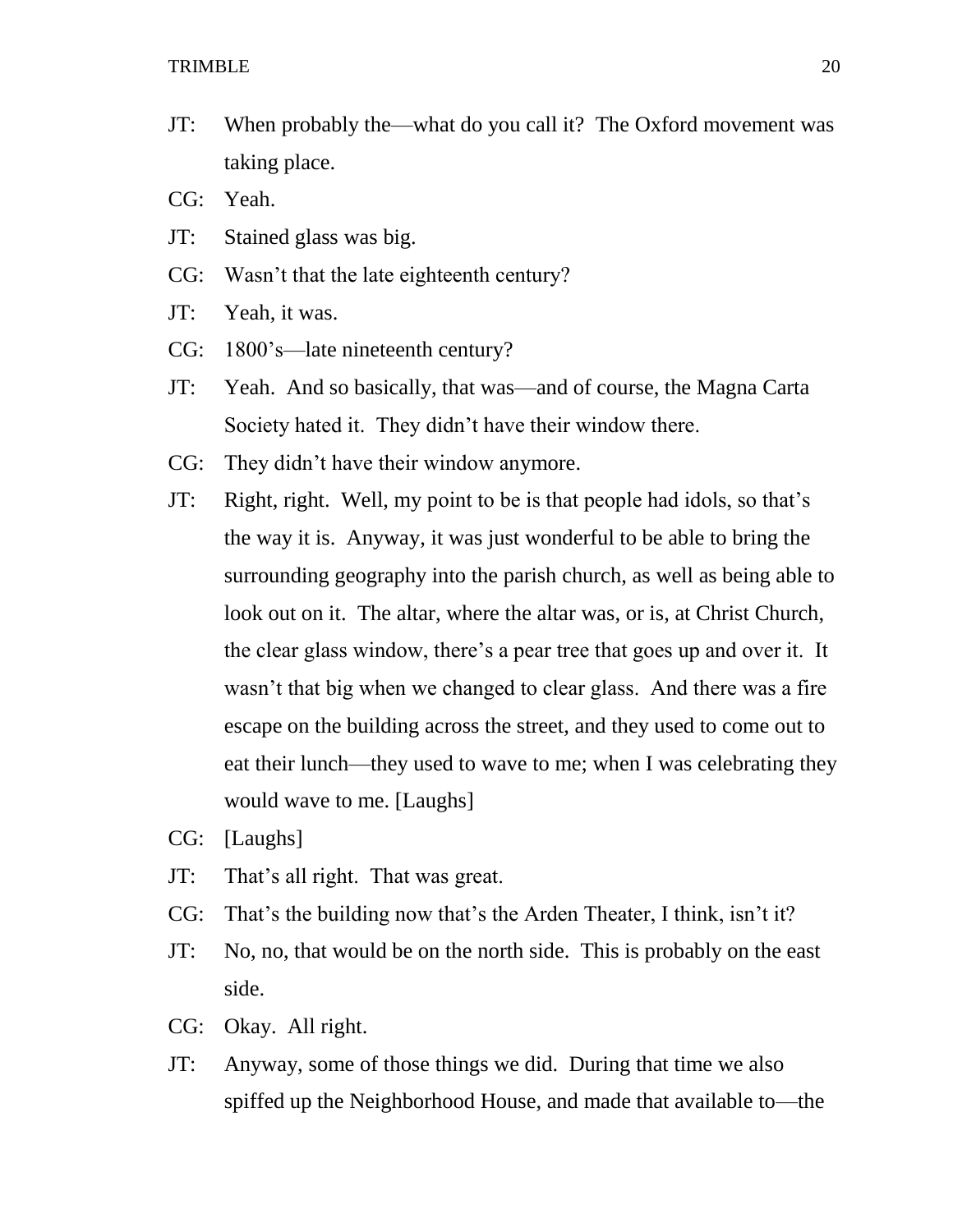neighborhood association was growing then, and what have you, and they had all their meetings there. And we tried to be available for them, too.

- CG: Okay, well let's get into while you were the rector there.
- JT: Yeah.
- CG: The Church, nationally—and you were, I gather, a regular deputy to General Convention for a number of years. But you also were one of the first, I believe, first rectors—not the first, maybe, but one of the first rectors—to hire a woman as an assistant?
- JT: That's right.
- CG: And you were one of the first rectors to hire an openly gay man as an assistant?
- JT: Yeah.
- CG: First of all, why did you do that? And secondly, how was it received initially by your congregation?
- JT: Well, the first woman that I hired was Miriam Acevedo-Naters, and she was here with her husband, who was also an Episcopal priest, when Lyman was the bishop. I did that simply because I felt that she was a very good person, and I had voted for the ordination of women as a deputy to General Convention from this diocese, in Minneapolis.
- CG: In '76?
- JT: Yeah. I mean, that was a very interesting convention, because we did both that and the Prayer Book in one convention, which was incredible!
- CG: [Laughs] Whoa! The women—did you go to the service at Church of the Advocate in 1974?
- JT: I wasn't here. That was during—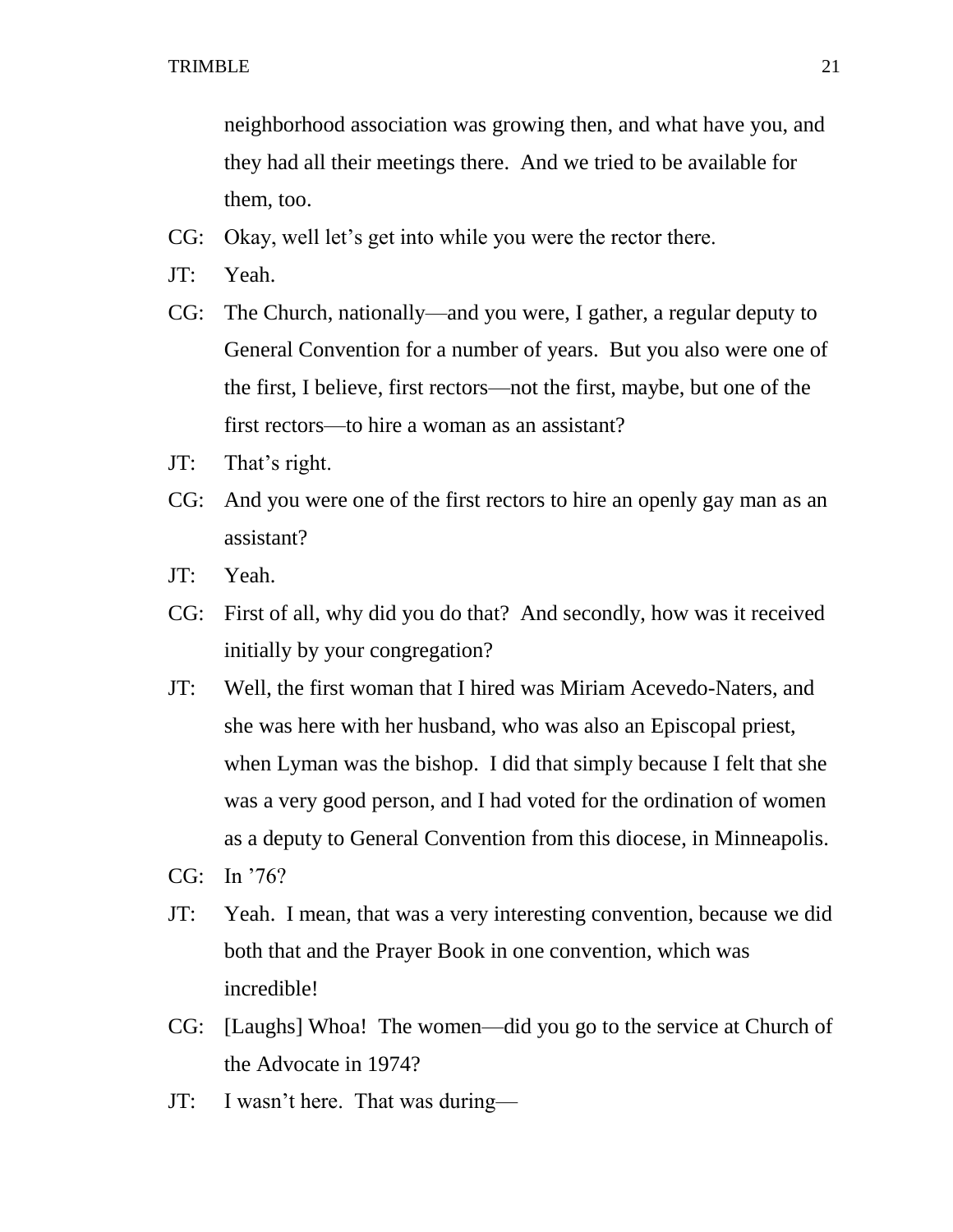CG: July.

- JT: July. I was in Maine.
- CG: And you had a long-term—we're going back and forth a little bit here, but you had a long-term ministry at—
- JT: Saint Christopher's by the Sea in Winter Harbor.
- CG: —by the Sea, in Winter Harbor, from 1960 until when, just last year?
- JT: Well, 50 years.
- CG: 50 years, 'til 2010.
- JT: Right.
- CG: And that was a month a year?
- JT: Yeah. Actually, the rector of Christ Church got two months off, and I said, "That's ridiculous. We can't do that. We can't afford to do that, because we're trying to build this parish." So I never took it.
- CG: So you took—?
- JT: Just took the one month.
- CG: And it was a working holiday, but Winter Harbor's not a bad place to work.
- JT: Well, the point to me is it wasn't that hard anyway.
- CG: Yeah, that's what I mean. Anyway, go back to your hiring of this first.
- JT: So I hired Miriam Acevedo, and we had a committee of the vestry who also participated in interviewing her. And I asked them what they thought, and they thought she was really a very lovely person. So, and that was when women were just coming to the fore.
- CG: Yeah.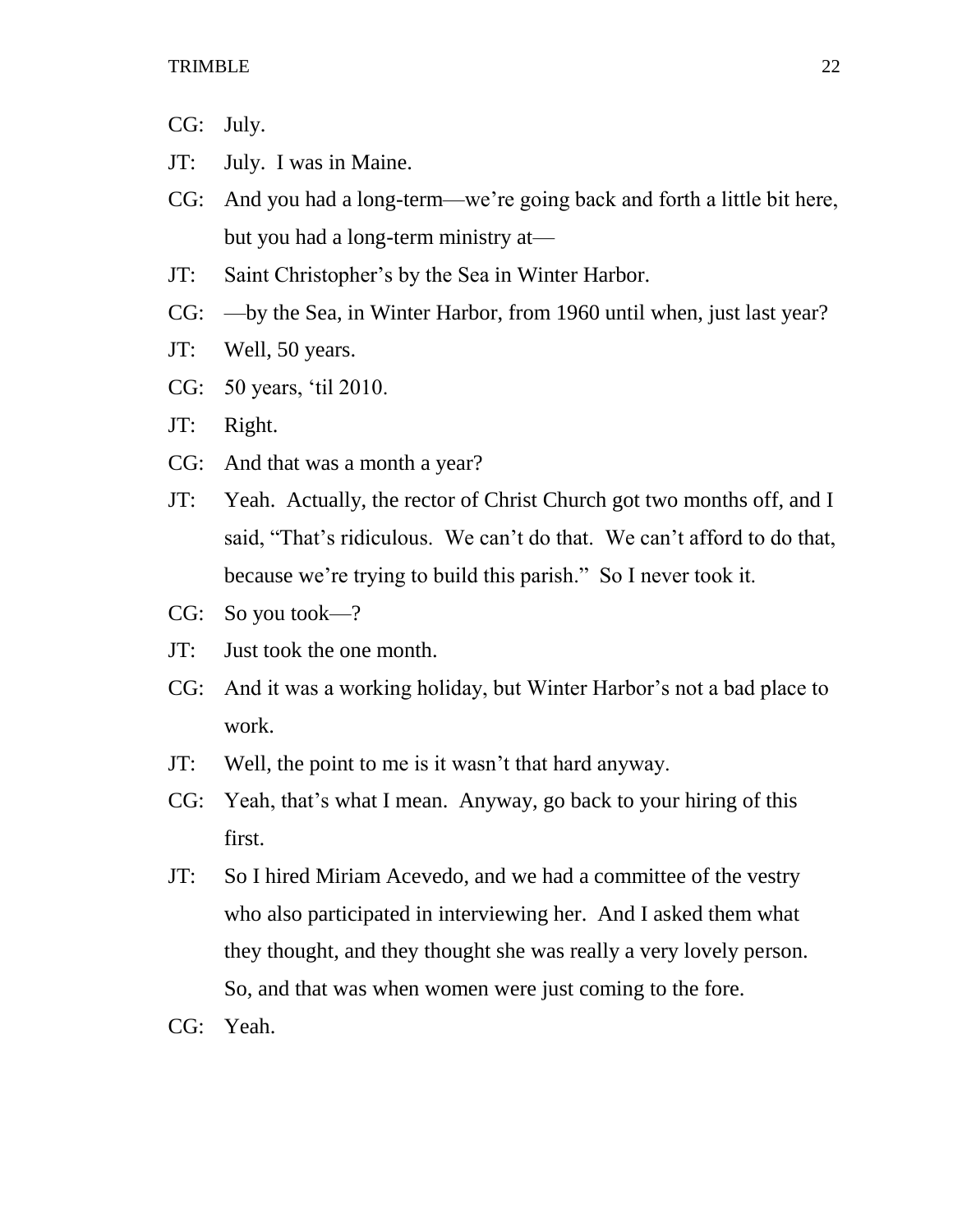- JT: And I felt as though we should—we should do that; we should help them in their ministries. And she was the first Hispanic woman ordained in the Episcopal Church.
- CG: Anywhere?
- JT: Anywhere.
- CG: Wow! All right, and you also hired, again, not the first, because Rodger Broadly had been at [St. Luke and the Epiphany] on 13<sup>th</sup> Street, for years. But when you hired Jim Taylor, you hired him, and he was already out as a gay man.
- JT: That's exactly right.
- CG: And that was a rare thing, at a time when people were getting into trouble. Bishop Walter Righter got into trouble because he ordained somebody in New Jersey, and Allen Bartlett almost got into trouble, if Righter had, because he was next in line to be spanked by the Church for ordaining Jim Robertson. But—
- JT: Oh, that's right, Jim Robertson. Yeah.
- CG: But was there any resistance at your church? I assume it was a fairly progressive parish?
- JT: Yeah, it was progressive. We had very little opposition. I had appointed a committee of lay people to help interview some of the people that were coming through, and we narrowed it down to two people, Jim and somebody else. I remember taking Jim to dinner. Where did I take him? Someplace down there, near there, when it was—after he had met with the committee. And he said to me, "Jim, why would you hire a gay person?" I said, "I'm not hiring you because you're a gay person. I'm hiring you because you're the *best*  person, and you happen to be gay. Let's just say that to you." I said,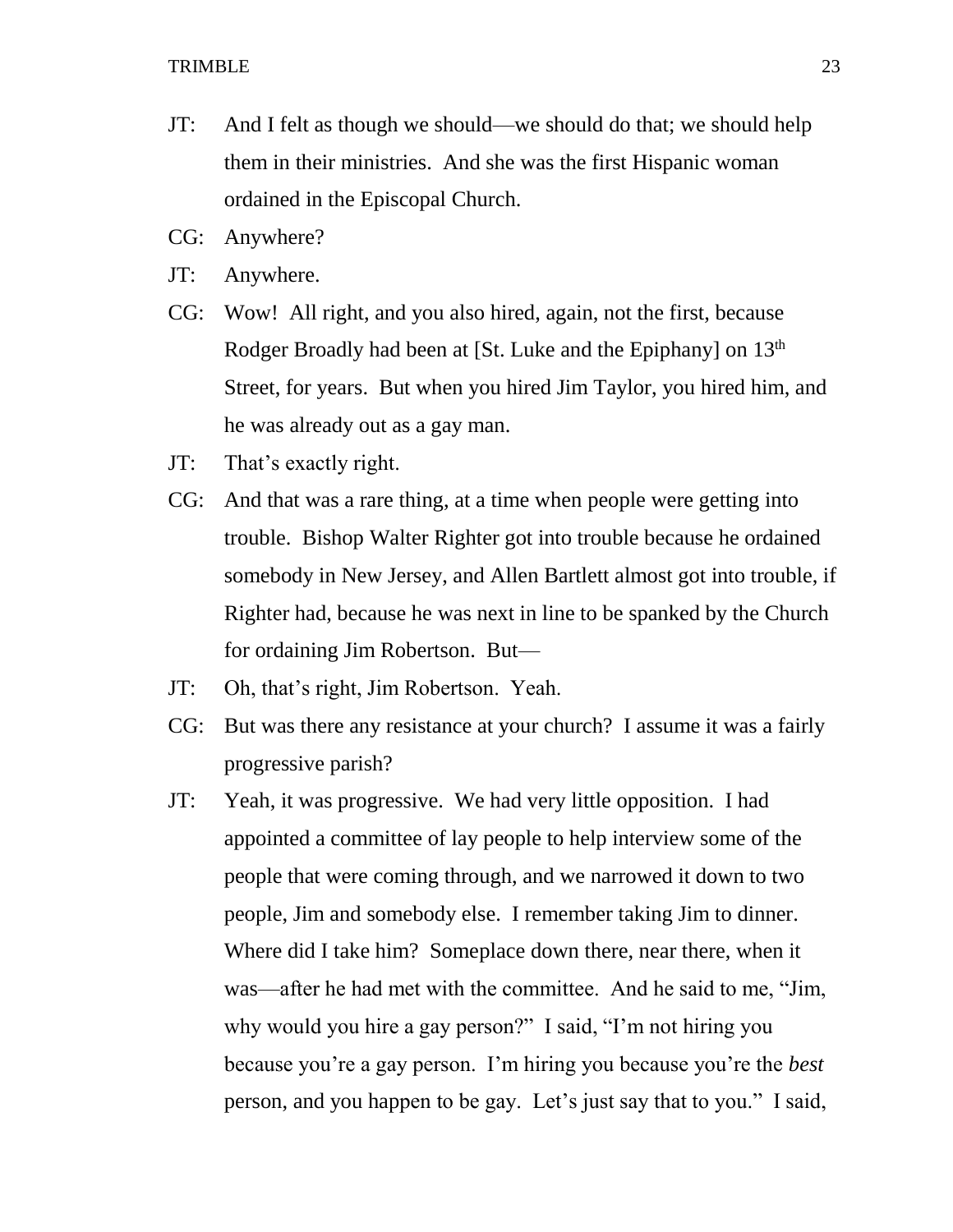"I would not hire a gay person or a heterosexual person just because they are heterosexual or gay. But you are the best person for this job, okay? And the committee thinks so, too, so do you want to come, or don't you?"

- CG: [Laughs]
- JT: He said, "Absolutely!" And he was a deacon then.
- CG: Yeah, and he was ordained to the priesthood while he was working for you.
- JT: That's right. He was ordained in the National Cathedral by Bishop Lee, the Bishop of Virginia.
- CG: Oh, Peter Lee?
- JT: Yeah. Peter's a good guy.
- CG: Because there's a Bishop Lee in our diocese now, who's also a good guy.
- JT: He's a very good guy. He's an old friend of mine.
- CG: All right. Take me forward now to 1997. General Convention is going to be in Philadelphia.
- JT: Right.
- CG: And it's going to be a year when there's going to be the election of a presiding bishop. One of the candidates for that is a former priest in the Diocese of Pennsylvania, Frank Tracy Griswold III.
- JT: Right.
- CG: And they have decided that they want to have the election—
- JT: At Christ Church.
- CG: —at Christ Church. But the rector at Christ Church has decided that he wants to retire. Tell me what happened.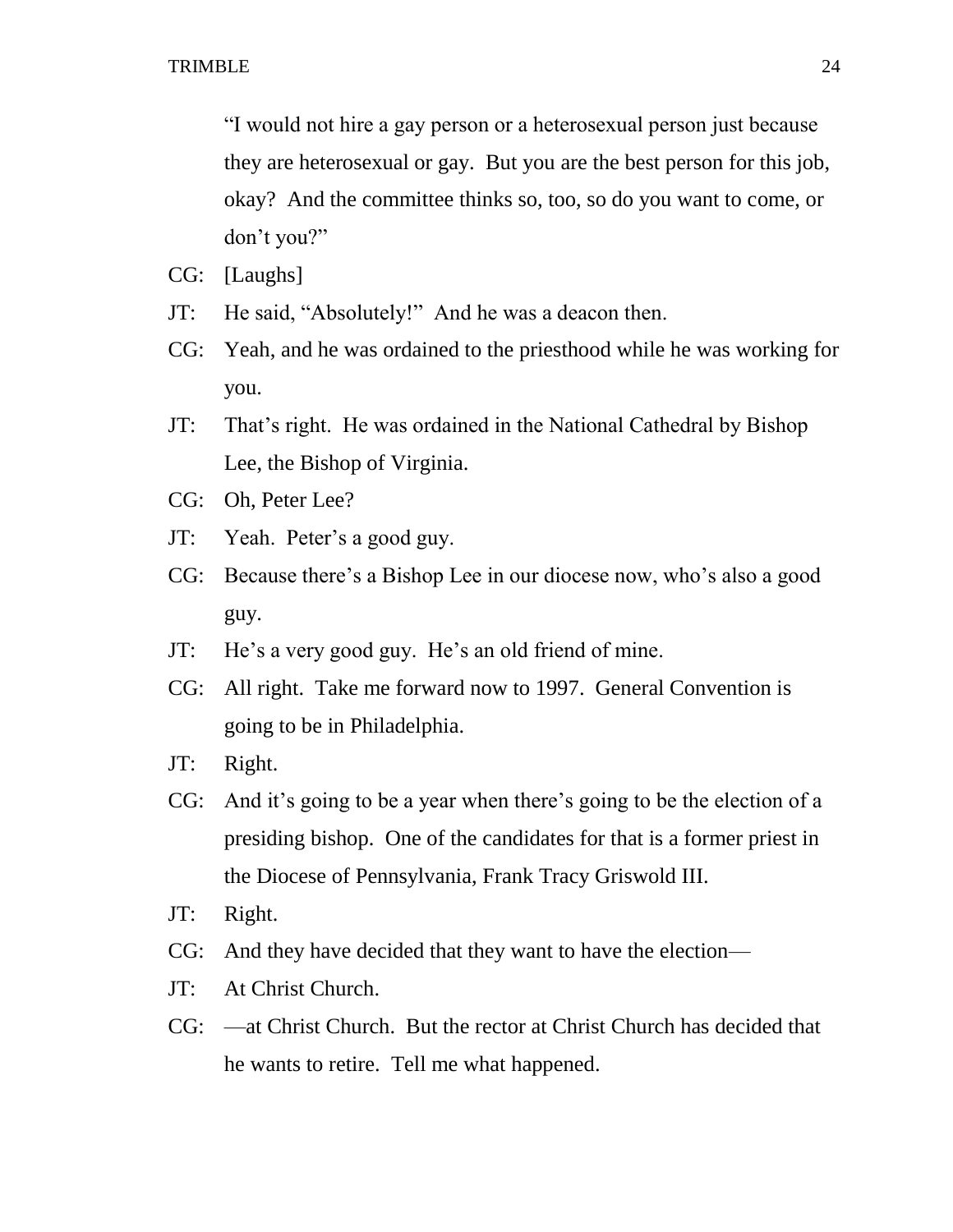- JT: Well, I felt that it would have been a good time for me to retire, because I guess I would have been 66. I'm just trying to think whether I was 66 or 67. And so I got a call from Ed Browning, saying, "Jim, you can't retire."
- CG: Ed Browning's the Presiding Bishop at that time.
- JT: Yeah. He said, "Because we're having the service in your place." So I said, "Well, I'm usually in Maine then, but I'll fly down for that week." And he said, "Well, that would be great, if you'd do that." I said, "Yes sir, I'll do that." So that's how that happened. So I postponed—
- CG: Your retirement by a year.
- JT: —my retirement by a year, which made—which was fine.
- CG: What have you been up to since you retired? I know you've done a couple of interims, but—maybe you've only done one interim. You did that at my church, I know.
- JT: No, actually I only did one interim, basically, and that was here at Saint Paul's, Chestnut Hill.
- CG: Right.
- JT: And that was basically—that was for a year plus, because Peter [Sipple], your interim, went to Saint Paul's.
- CG: Went to the Redeemer.
- JT: Redeemer, Bryn Mawr, right. He's a nice guy.
- CG: Wonderful guy.
- JT: And so I said to—Charles asked me if I would do this, Charles Bennison, and I said, "If you really want me to, I'll do it." I said, "I'm not chomping at the bit to do it, but if you want me to do it, I will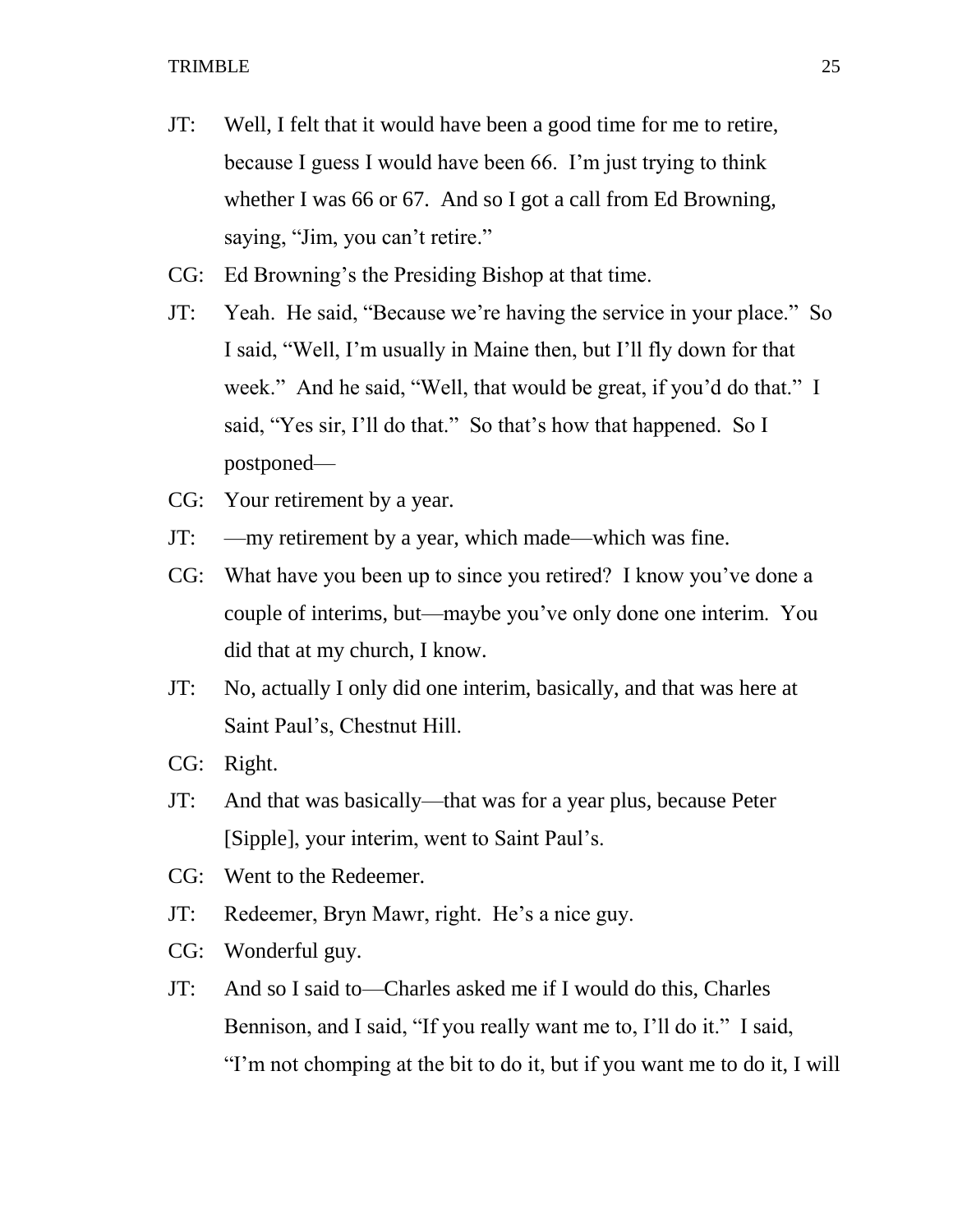do it." Because I was helping out the rector, the lady who was the rector at Media, Christ Church, Media.

- CG: Right, which is where our rector had come from, who had left, John Francis.
- JT: Yeah, yeah. And I liked Sara [Batson] a lot. I would go out there on—it was limited. I told Sara I didn't want anything full-time, because I was trying to do some other things, like taking a course at Penn, and all that business. So I went out there on a Sunday, and helped her with the celebrations and preaching, and also did an adult class for her. And then on Wednesdays I went out and celebrated, and one Wednesday a month I went to one of the elder places where people move to, to celebrate.
- CG: Right, like Cathedral Village.
- JT: That kind of stuff. And then when Charles said this, I said, "Well, I've got to square this up with Sara, if you really want me to. And of course, I have to meet with the people there, if they really want me. I don't know whether they do or not." So Sara was disappointed, but I said, "Sara, I've been doing this with you now for almost five years, so I think that maybe they need a new person."
- CG: Okay, so.
- JT: So I came here.
- CG: Yeah. Here is Saint Paul's, because that's where we're doing the interview.
- JT: Right.
- CG: In addition to all of your parochial stuff, and your school stuff at Episcopal, you've been involved in a lot of other organizations that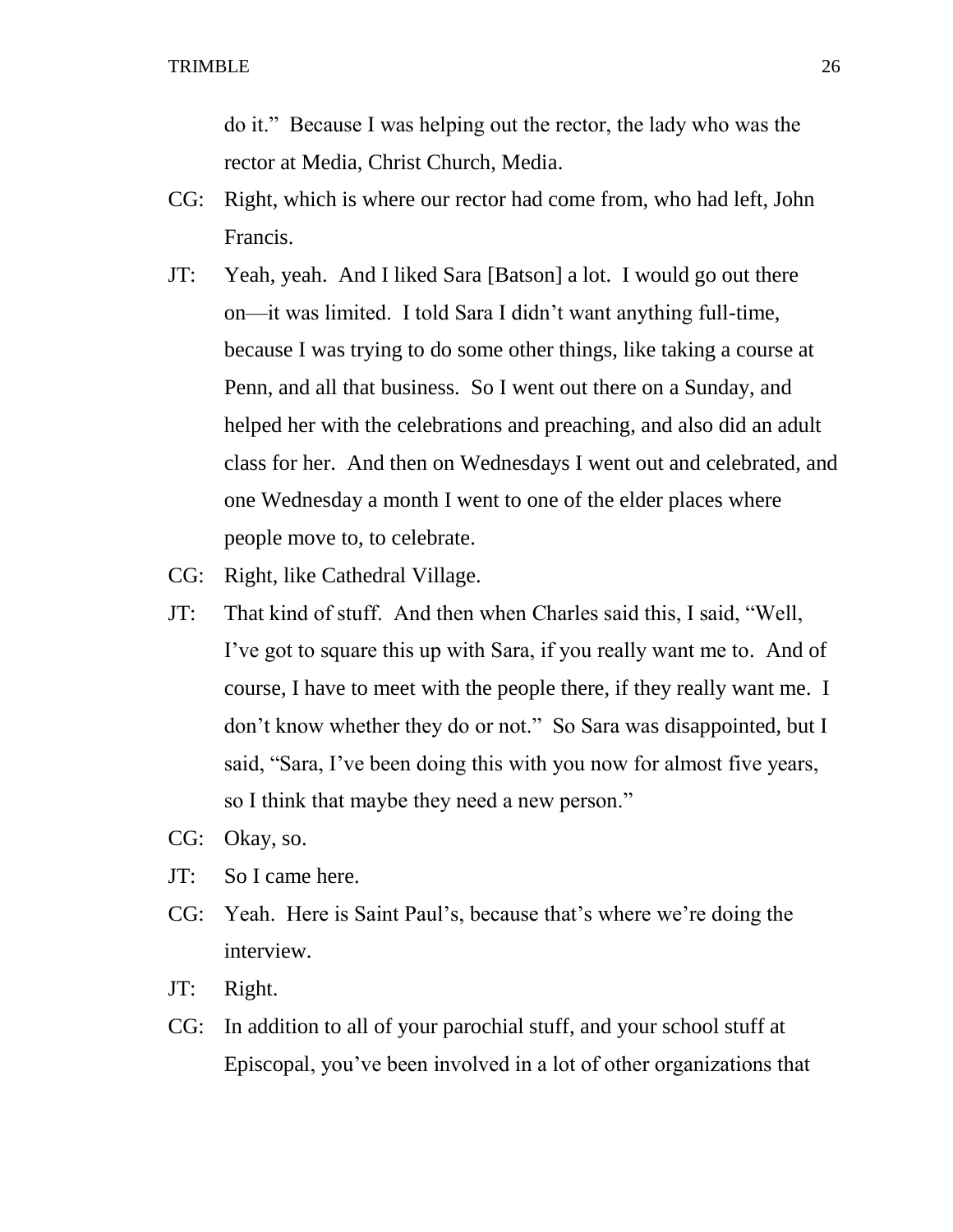have to do with the diocese. You were on the board of Episcopal Hospital, I believe, for years.

- JT: Yes, yes.
- CG: Episcopal Community Services.
- JT: Yes.
- CG: You were also, I understand, whenever it was that Allen Bartlett was elected, you were a candidate for bishop?
- JT: Right.
- CG: How did that feel, and how did it feel afterwards, when somebody else won, and you were still in the diocese? Was that embarrassing, or didn't you care?
- JT: Well, I did care. I think that, you know, I've been in three episcopal elections.
- CG: Okay.
- JT: And after the third, I said, "That's it. I'm not doing it anymore."
- CG: Where were they?
- JT: Well, one was Maryland, and the other—of course, the one in Pennsylvania, and then the other was for the Diocese of Los Angeles. I came in second there. Fred Borsch got to be bishop out there.
- CG: Oh, okay.
- JT: And after that, I had people from Rochester come down and ask me, and I said, "I'm just not going to go through this again. That's it." How did I feel? I felt disappointed about Pennsylvania, because this was my diocese.
- CG: Your diocese.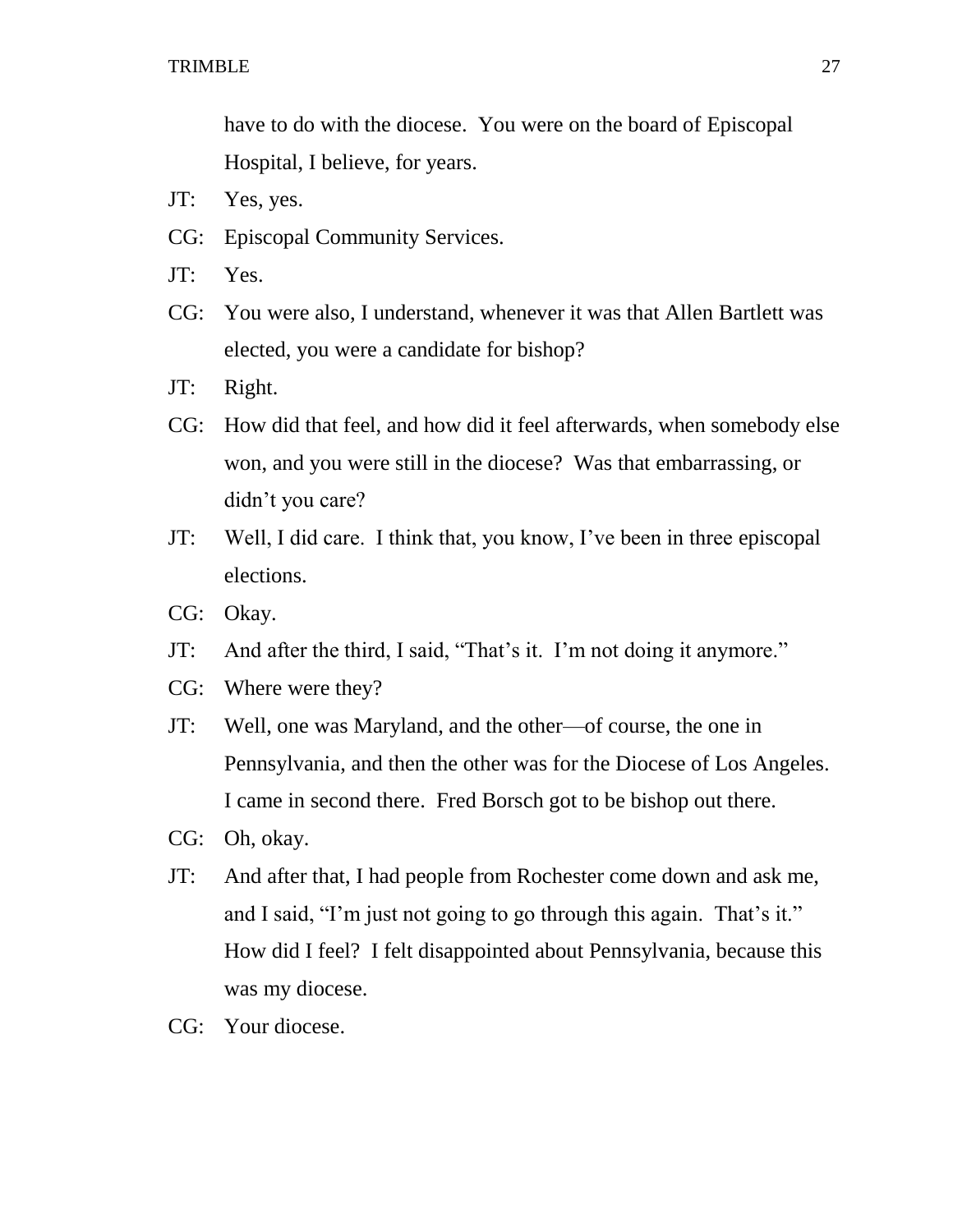- JT: Yeah. Maryland was, again, I came in second. [Laughs] But the point to me is, you know, I just decided that I guess maybe the Lord doesn't want me to be a bishop, and that's probably good.
- CG: Okay.
- JT: And I just said, "That's it."
- CG: All right. You have served, since Bishop Hart and Bishop Armstrong, in those days.
- JT: Right. Bishop Armstrong ordained me a deacon, and Bishop Hart ordained me a priest.
- CG: And then after that, it was DeWitt, and then it was Ogilby, and then it was Bartlett, and then it was Bennison, and now we have this sort of interim thing. Tell me how they were different, and what your memories are of them, and their effects on the diocese?
- JT: Well, the first bishop I knew was Bishop Hart, and he was kind of patrician, and a kind of nice person, very much of a gentleman. He lived in Chestnut Hill, if I recall, and took the train down to the diocesan offices, which were on Rittenhouse Square. And I liked Bishop Hart very, very much. I thought he was a very good man. And then I think the diocese—Gillespie Armstrong was the suffragan bishop, and then was elected bishop.
- CG: He died very quickly after he became.
- JT: And he died very quickly; I don't know what happened, but anyway, he did. When he was a suffragan bishop, he called for the election of a Coadjutor, and that's when we elected Bob DeWitt. And Bob was not here that long before Gillespie Armstrong died. Bob DeWitt just appealed to me, in terms of his openness, and I thought he was a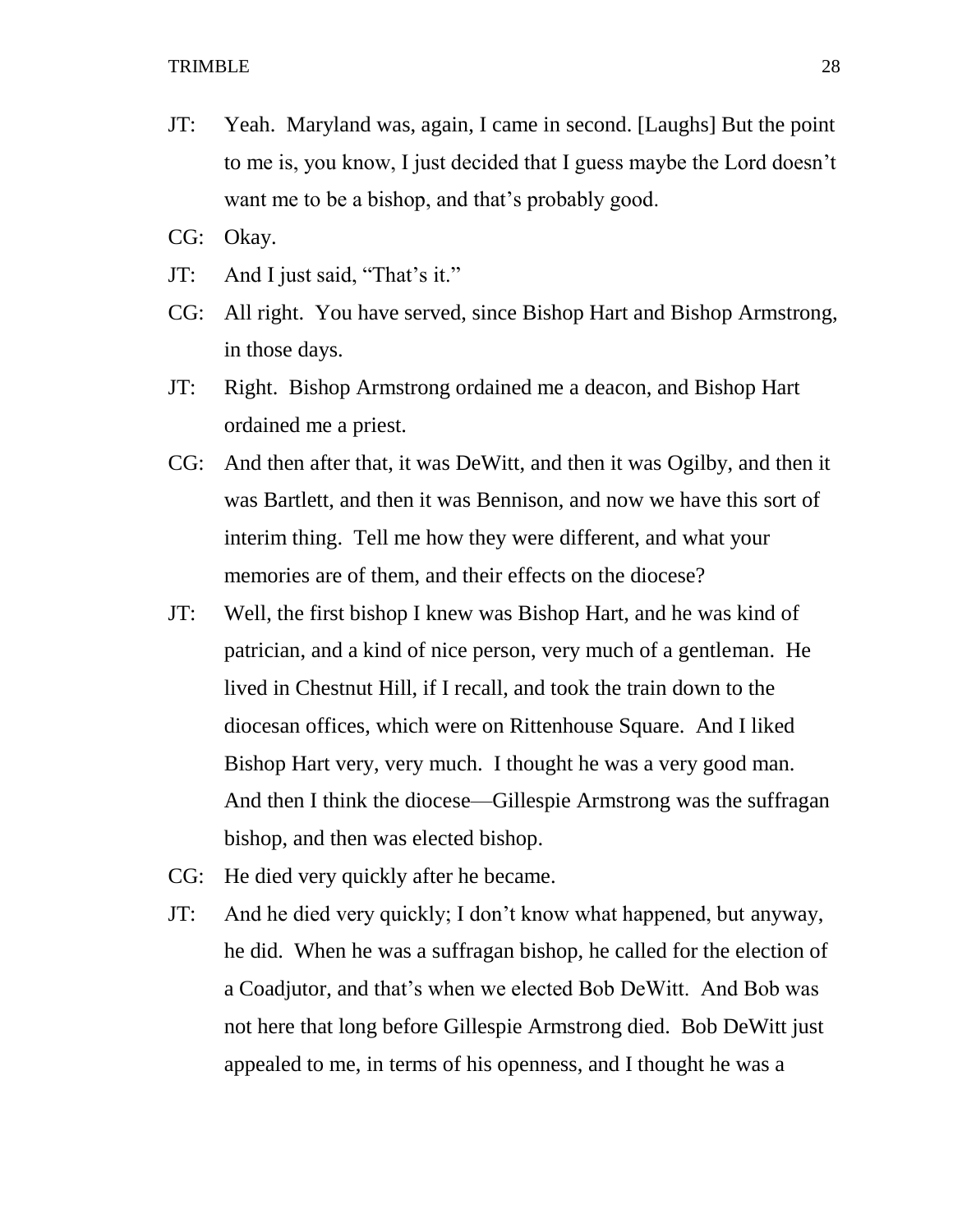terrific bishop, and he got all kinds of crap, and I felt so bad for him. But we always stood up for him.

- CG: And I gather, Jim—I may be wrong about this, but I gather that even people that disagreed with him violently, liked him.
- JT: Well, you know, I think a lot of people did. I mean, he was a very gracious person. He took abuse beautifully. He never responded in real anger. He had a wonderful way about him, in terms of being a gracious human being. And he believed in certain things that I happen to think were good. But anyway, Bob was really a great person. And so we had Bob, and then we had—Lyman was helping out in the diocese at that particular point. I think he had resigned as bishop of the Philippines, and came and helped Bob DeWitt. That's when we had several bishops helping Bob DeWitt. One was Brooke Mosley.
- CG: Yeah, I remember Brooke very well.
- JT: Yeah, he was a good guy, and so was Lyman. I remember at the Episcopal Academy when Lyman would come; I always had him come to preach once during the year, and it was always a hockey story, you know.
- CG: I remember he was a big hockey fan.
- JT: He was a big hockey fan, and it's another hockey story. I thought, oh, here it comes. And Bob took an interest in the Episcopal Academy, too, and that was interesting. And then after Lyman came Allen, and I liked Allen Bartlett, and I liked Jerrie, too. Allen was very precise in everything. He had to write everything down when you were talking to him. I said, "For God's sake, put that notebook away, will you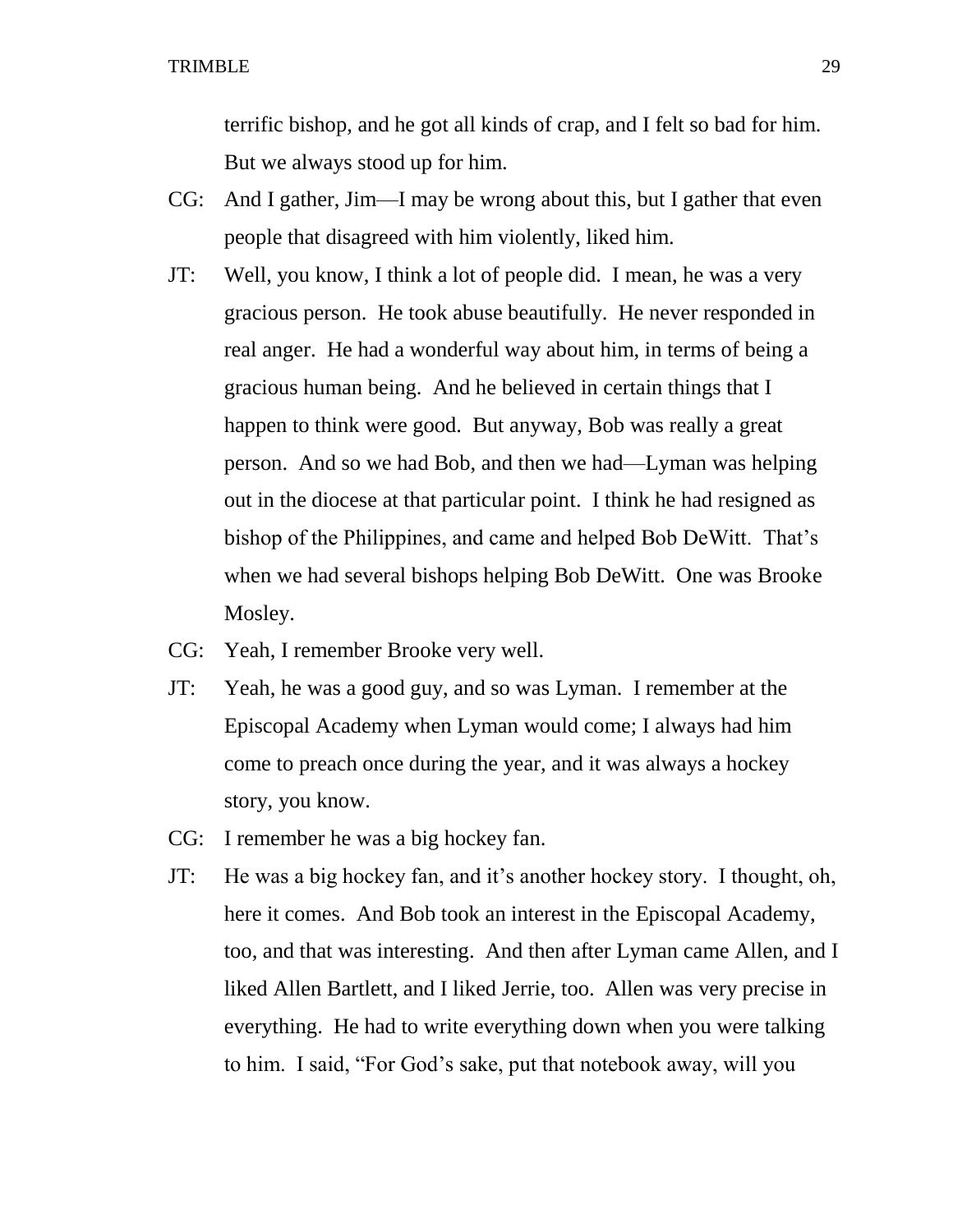please?" He said, "Does that bother you?" I said, "It bothers anybody. Stop that!"

- CG: [Laughs]
- JT: "Don't do that!" And he said, "Okay," and put it in his—I said, "Good. Now we can have a talk." And so we actually became fairly good friends. His son and my son, Philip, went to Kenyon College together.
- CG: Oh, what a small world.
- JT: So they knew each other, and so it was very good. Allen always there was a tradition in the diocese that the diocesan bishop was always at Christ Church on Easter Sunday, for the eleven o'clock service.
- CG: Okay.
- JT: And that remained that way until we got a cathedral.
- CG: And it was Allen who named the cathedral, wasn't it?
- JT: Oh, I said, "Allen, what do you want a cathedral for? Give me a break." And that was the only real disagreement I had with Allen. I was a canon of the cathedral. I don't know why, but I was; I was on the cathedral chapter. And he wanted to put this cathedral of his out near Penn, in this parish church that had very few people, and I said, "If you want a cathedral, Allen, you put the cathedral on Rittenhouse Square, at Holy Trinity, because you own—that church owns that property. And you don't put it out in the University of Pennsylvania area, because basically you think that that parish church has got a lot of money. They don't." He said, "Well, they do. They have an income." I said, "They have an income after the first proceeds are dedicated to some arts things." And I said, "You get the rest of it."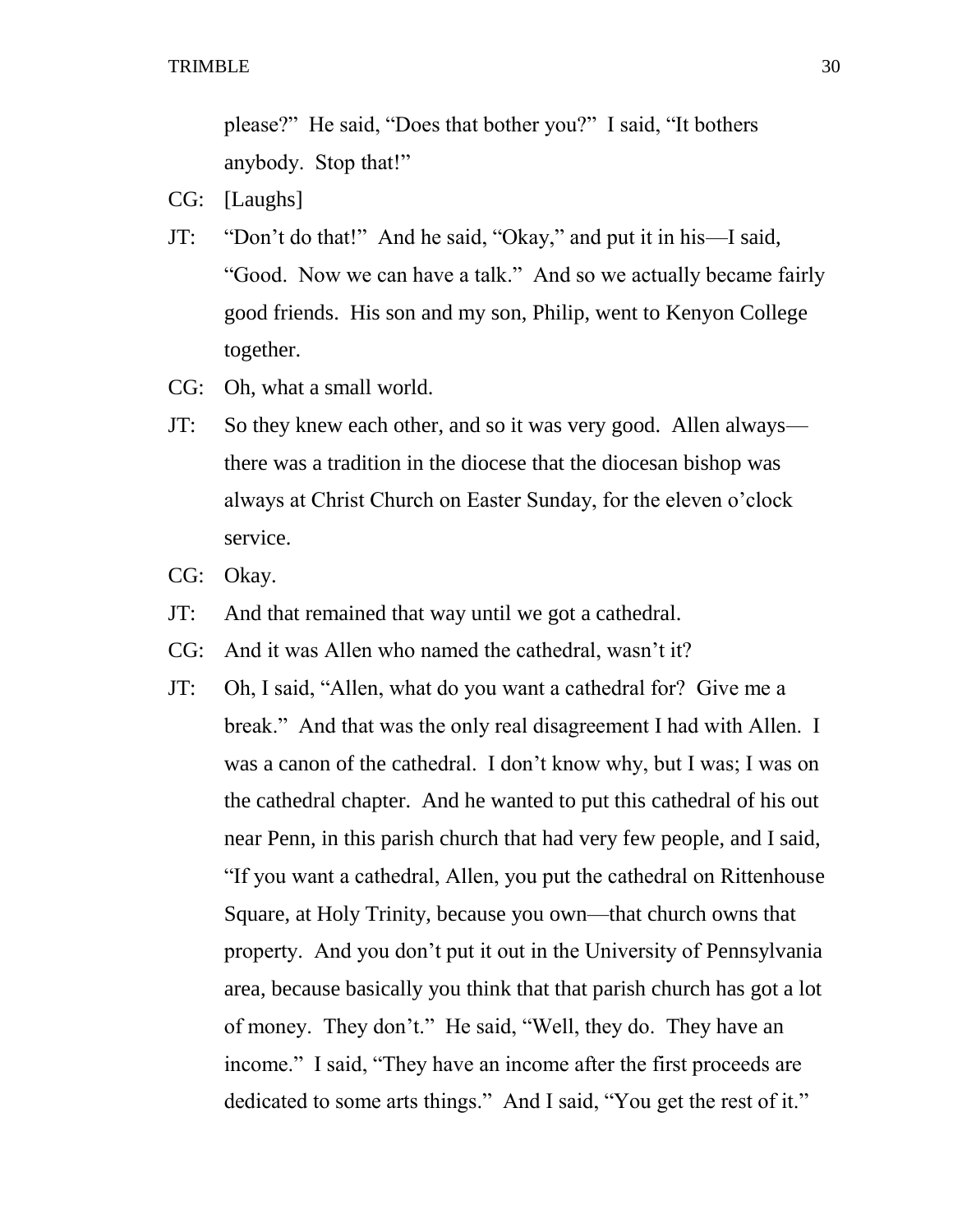The parish church gets the rest of it. And I said, "They have about 40 people out in that congregation." He said, "Well, I know that, but we could make it." I said, "Okay, you do what you want."

- CG: Church of Our Savior, wasn't it?
- JT: Church of Our Savior. And I said—we had a vote in the chapter, and I was the only one who voted against it. I said, "Allen, this is not directed at you. I just cannot believe that you want to go out there. First of all, I don't think we need a cathedral. The second thing is, if you're bound and determined to have one, go persuade the rector of Holy Trinity that you want it there." That's in Rittenhouse Square. The Romans own the other square; we own that square.
- CG: It's interesting. And of course, he did like the idea of a cathedral, because he was dean of one before he came here.
- JT: He was dean of a cathedral, yeah.
- CG: In Louisville, Kentucky.
- JT: Oh, God!
- CG: And then, you were the co-chairman of the committee that found his successor that searched for his successor, were you not?
- JT: Yes, I was. I was the co-chair of that.
- CG: Was there a lay chairman and a clergy chairman?
- JT: Yes.
- CG: And you were the clergy?
- JT: Yes, I was the clergy chairman, and there was a lay chairman, and there was a committee of 24 people, which was almost impossible to do.
- CG: Herding cats?
- JT: Huh?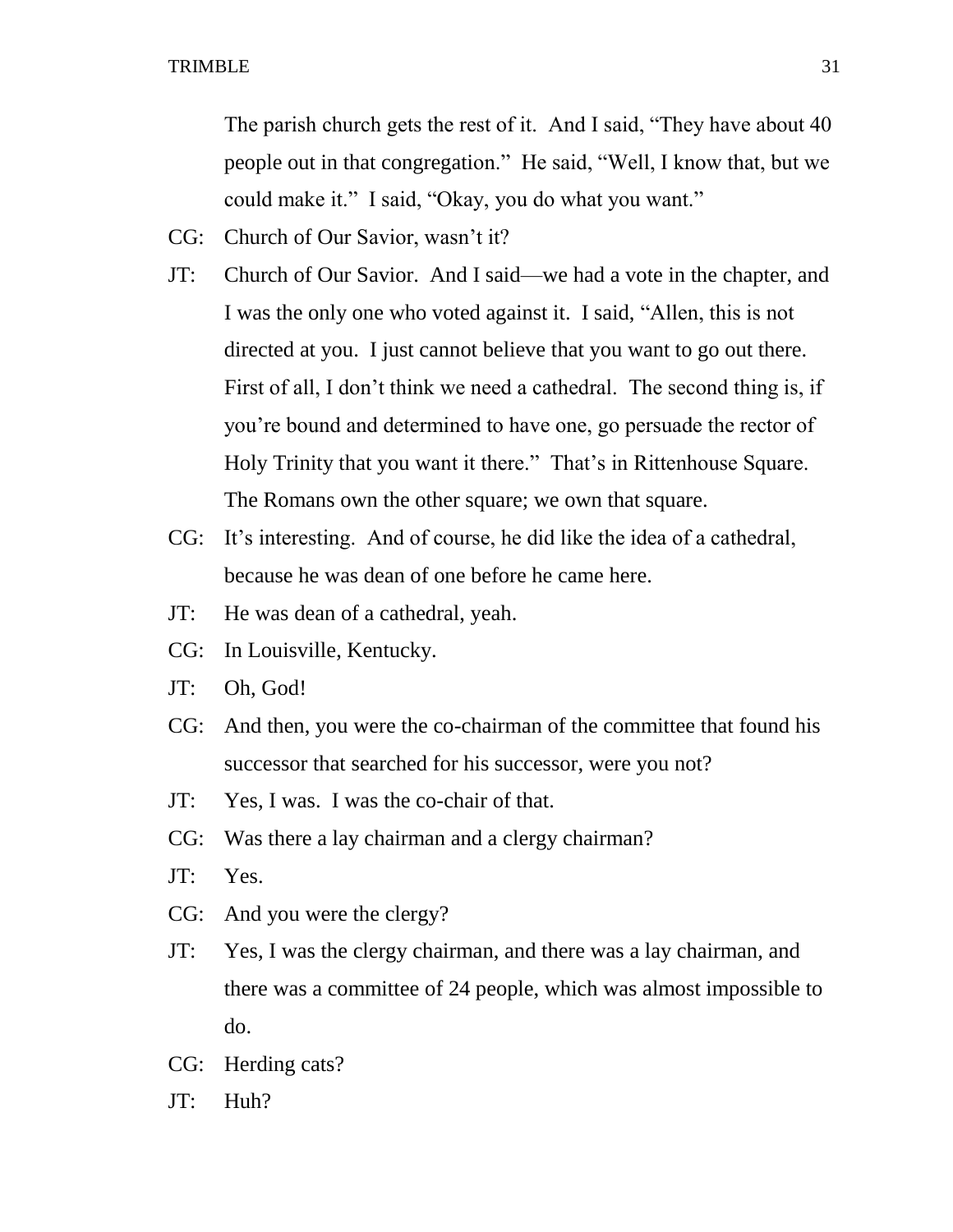- CG: Like herding cats?
- JT: Oh, my God! We had people on that committee who were process people. A lot of people were process people.
- CG: What do you mean by that?
- JT: I mean, like you can't do anything unless you have a unanimous vote.
- CG: That's Quaker-ly.
- JT: I said, "We're not running this joint, this committee that way," I said, "Because we'll never get anything done." So it was interesting; it was a very frustrating kind of thing.
- CG: And the ultimate winner of the election, Charles Bennison, became fairly quickly upon arrival a major source of controversy within the diocese.
- JT: Yes. The point to me is the thing that happened at that particular point, Clark, was the fact that we had a difficult time recruiting people who want to come and be bishop of Pennsylvania.
- CG: Why?
- JT: Because most of the people—a lot of the people who were recommended, or people whom I knew, when I didn't get a response from them, I called them, because I knew them. And they said, "Well, I don't really want to be a bishop right now. I'm very happy doing what I'm doing."
- CG: Right. So it wasn't necessarily Pennsylvania, it was just—
- JT: No.
- CG: It was being a bishop.
- JT: Yeah, it was being a bishop, and it was not necessarily just Pennsylvania. So I think we only had five people we nominated.
- CG: Yeah, I think that's right.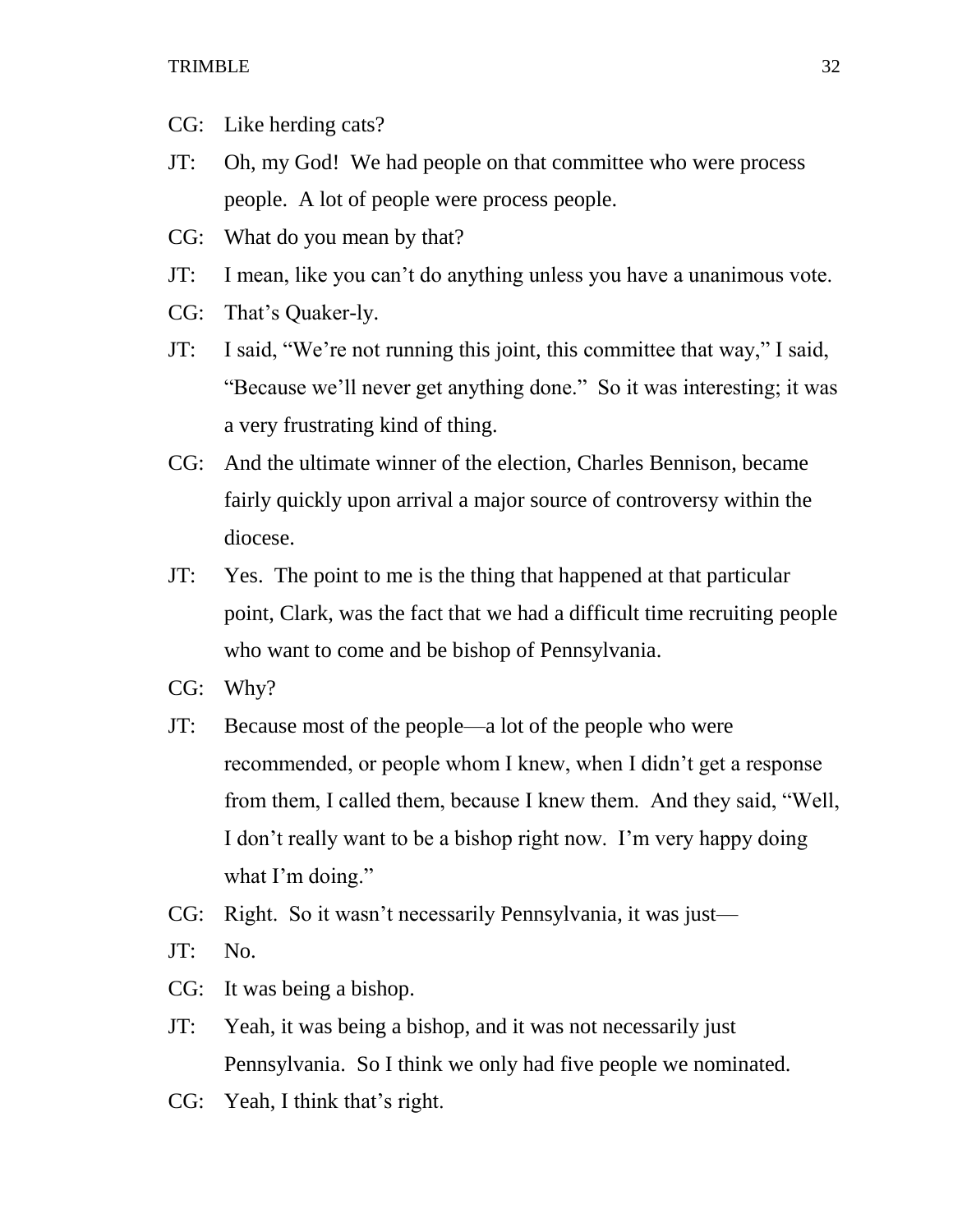- JT: Because there was a dearth of people wanting to do this. And then we had one or two people nominated from the floor. That's about it.
- CG: I remember that there was a guy from Rhode Island named Burke?
- JT: Right.
- CG: And there was John Midwood from here. There was Bennison, and I don't remember who else. Was there a Sister Adele Marie? Was she a nominee?
- JT: No, she wouldn't stand for it. I mean, a couple of people wanted her to do that, and I said, "That's fine by me." I mean, I knew Adele Marie very well, and I said, "Do you want me to ask her?" And they said yes, and I asked. I called her. I said, "Are you interested?" She said, "Oh, God, no, Jim. I'm not interested in being a bishop. I've got too much on my plate right now."
- CG: She was running Saint Margaret's.
- JT: Yeah.
- CG: Why do you think Charles had such difficulty?
- JT: First of all, Charles was the son of a bishop, brought up by a person who believed that—his father believed that a bishop in the Episcopal Church is a monarchical bishop. In other words—
- CG: Yeah, an autocrat.
- JT: An autocrat. And that basically is what Charles thought. I told him one time; I said, "You've got to understand, Charles, that the American Church instituted standing committees because they didn't want a monarchical bishop." It's the only part of the Anglican communion that has standing committees, that I know of, so that both the laity and the presbyterate have a say in how money is spent, how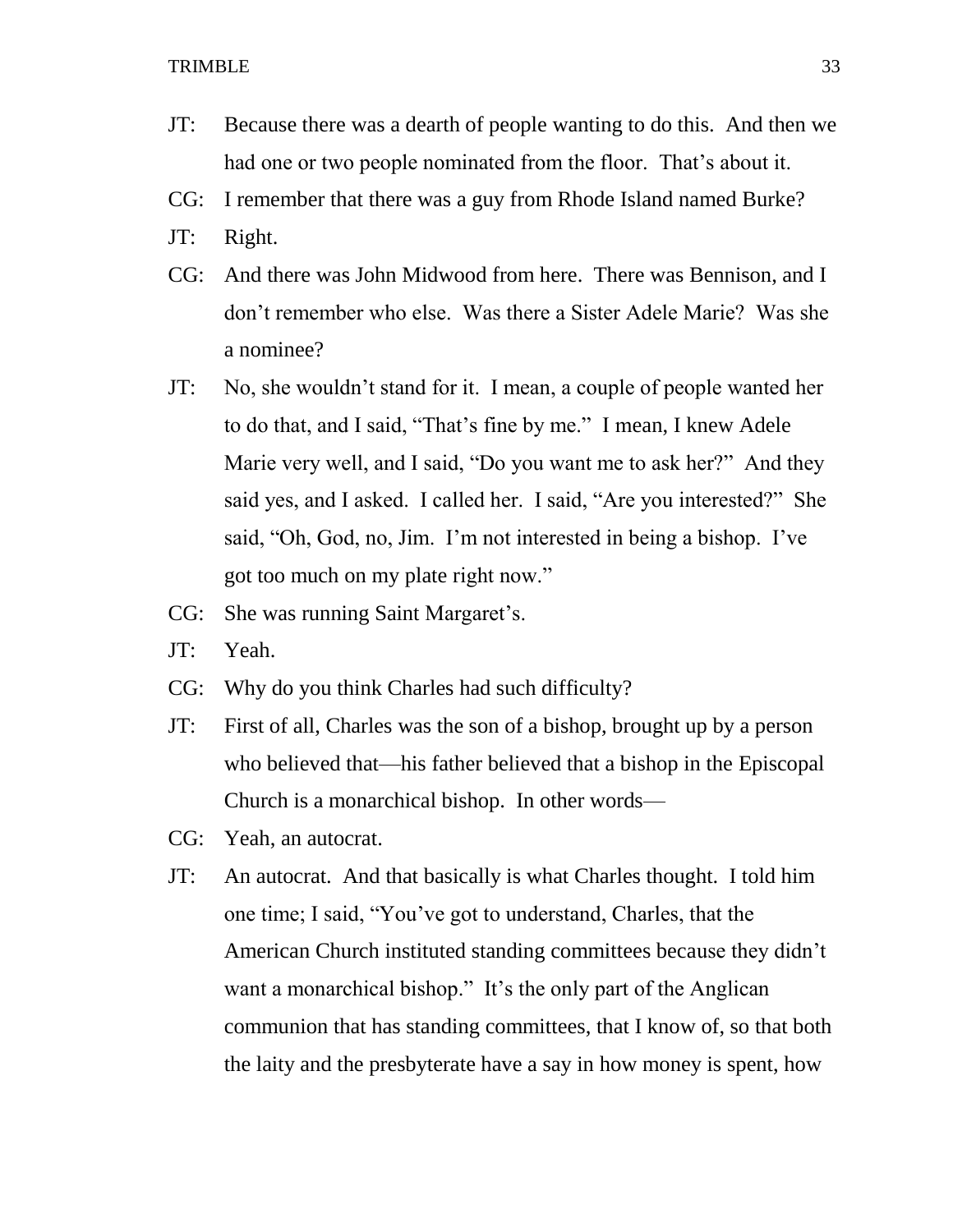the endowments are handled, who gets ordained and who doesn't get ordained.

- CG: Checks and balances, just like the United States Constitution.
- JT: Checks and balances. Well, it came out of the same era.
- CG: And the same people.
- JT: Same people. And I said, "You know, that's what you have to live with." Well, he didn't want to live that way. That was part of the problem.
- CG: Ultimately, he was inhibited because of something that happened in his past, that many people think was just another excuse to try to get him to retire, but that the cause of some of his difficulties in the diocese itself were financial, and the need for the campsite in Wapiti, that some people thought: nice idea. Maybe the wrong place, but nice idea, if we had enough money to do it.
- JT: Right.
- CG: And that some things were lost because money was spent there. Like aided parishes, I gather, were angry at him. Was he just tone deaf?
- JT: I think that—
- CG: Or did he really believe what he was doing was in the best interest of the diocese? I do think he did probably believe that, but—?
- JT: I think that basically he had an agenda, and I don't think he wanted to deviate from that agenda, period. I mean, I think he thinks literally. And the point to me is that in any position, in order to get things done and to keep an organization healthy, you've got to compromise. And he was unwilling to compromise.
- CG: And as it turned out, at times it seemed, looking from the outside, that the standing committee was equally dug in.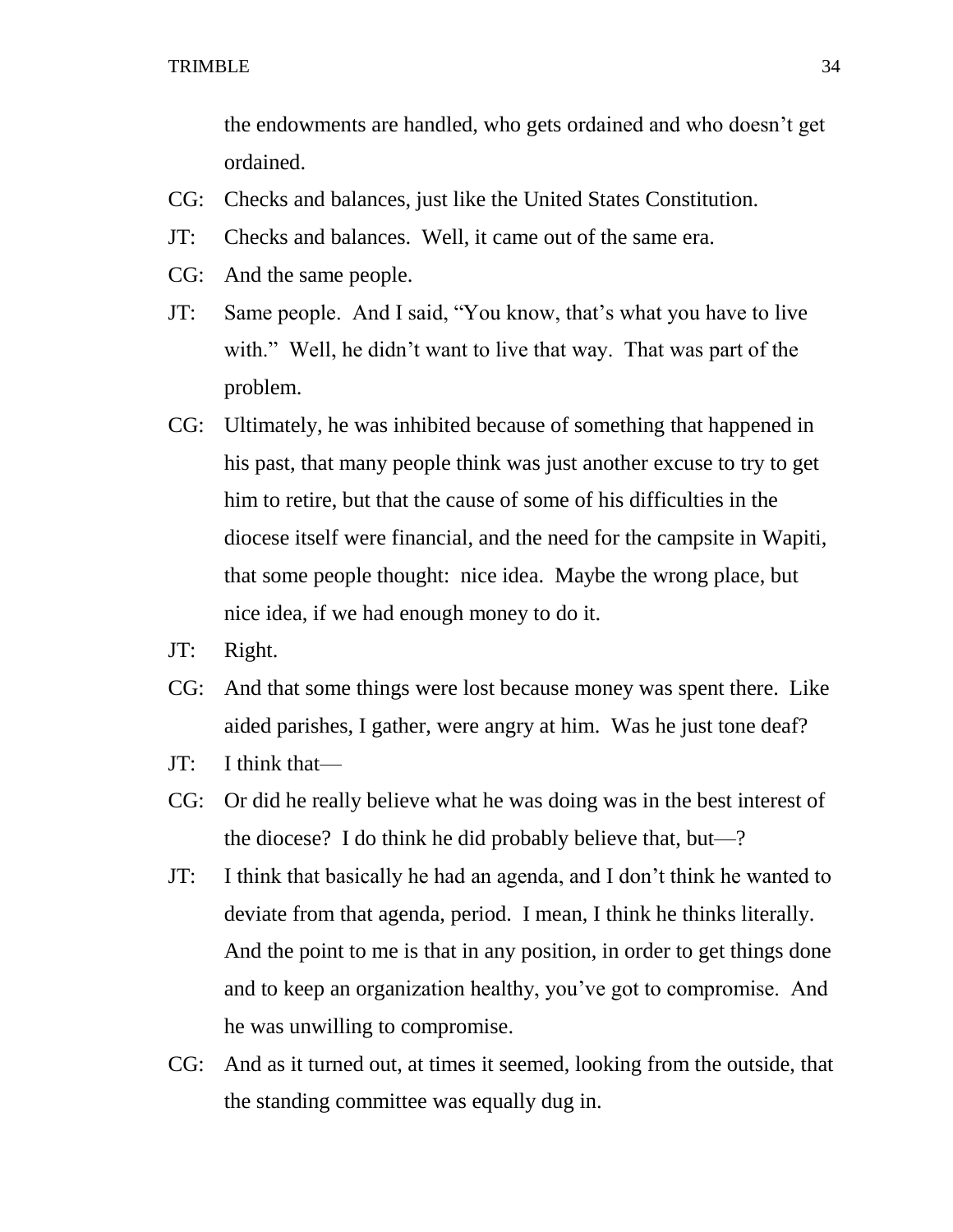- JT: Absolutely.
- CG: I mean, while most of the blame is placed on the bishop, it seems to me that both sides had a lot to atone for.
- JT: It's like the United States House of Representatives and the president of the United States. It's ridiculous! I mean, you cannot have a government function without some kind of compromises.
- CG: Right. You are a man of great compassion, and a sense of what it takes to heal. What's it going to take this diocese to heal? First of all, there was DeWitt—and I mean, I've read the history. This ain't the first time we've had—
- JT: No, I know.
- CG: No, I mean, DeWitt was controversial. You go back to Onderdonk, and way back into the—far back.
- JT: Oh, yeah.
- CG: Are we doing the right thing to come out of this as a more unified, a more peaceful, more loving diocese?
- JT: I think that pretty soon they're going to have to look for a new bishop. I think that things have calmed down enough so that it's okay.
- CG: Maybe another year with the provisional bishop, or something like that?
- JT: Maybe not. I mean, talk to them, but I think that—you know, I guess he's done well.
- CG: Did you know him before he came here?
- JT: No, I did not know him. He came from eastern North Carolina, or something.
- CG: Yeah, and he had a good reputation there. I experienced him a little bit; he was a press-briefing bishop in Denver when I was a reporter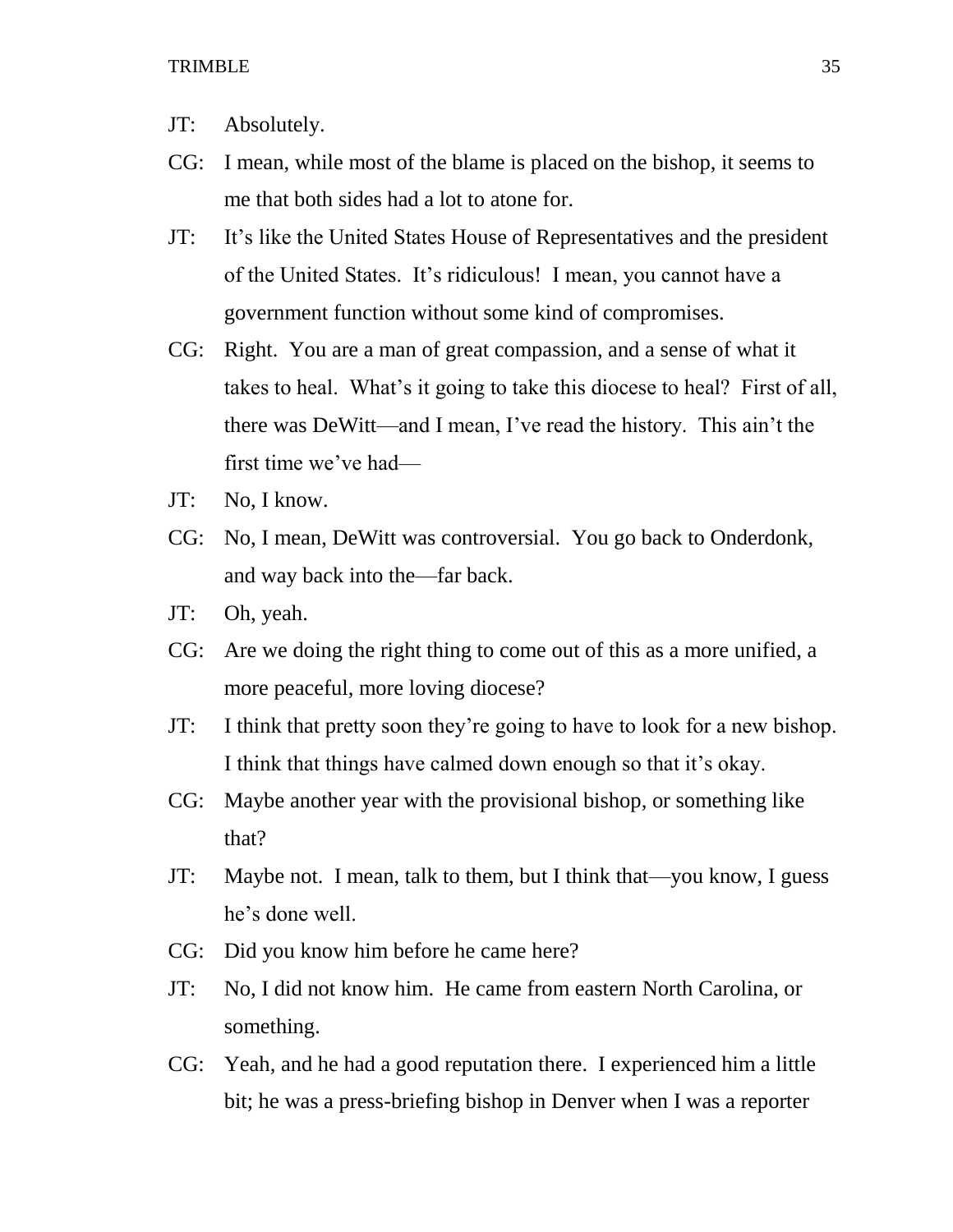out there, and I liked him very much. And then when I knew that I had had contact with him before, I emailed a couple of friends in the House of Bishops, and they all said that we were in very good hands with Dan Daniel.

- JT: Mm-hm.
- CG: But this diocese is an elephant. It has a very, very long memory, and I wonder how long it's going to take to get over some of the things that they've disliked and distrusted about Charles' episcopacy, because I still think there are people that are angry at Bob DeWitt, and move forward. And there's so much that needs to be done. Like Pope Francis is saying, there's so much that needs to be done; let's get away from all the petty stuff.
- JT: Well, I think that basically you're going to have to—the next bishop of this diocese is going to have to be people-oriented, period. It's going to have to be that way.
- CG: A pastor?
- JT: Yeah, a pastor. [Pause in recording]
- CG: So during your ministry, there have been huge changes in the church.
- JT: Right.
- CG: There's been a new Prayer Book. There's been the addition of women in every rank, including a Philadelphian as the first bishop of the Anglican—female bishop in the Anglican Communion. The dealing finally, and the accepting of partnered gay people at all levels of the church. It's no longer an issue. The understanding that our church is better served by being in communion with our Lutheran friends, and other denominations. What has it been like living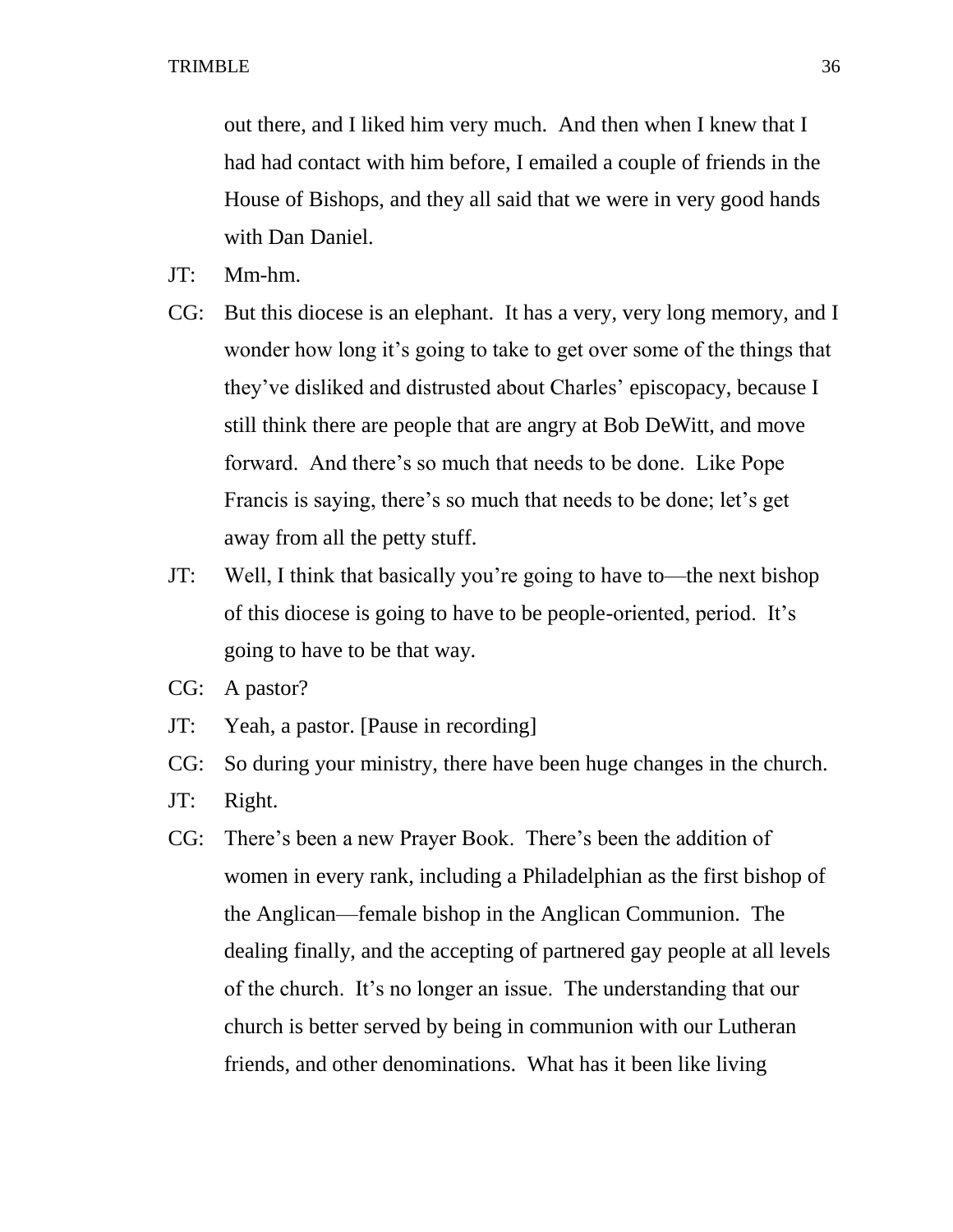through all of that, or has it just been day to day? Has it just been what you—was it exciting?

- JT: Oh, yeah! Some of it was very exciting.
- CG: And you were involved at General Conventions for I don't know how many of them you went to.
- JT: I think I went to six or seven.
- CG: That's a lot.
- JT: That's a lot. Finally I said, "I'm not doing this again." No, it's actually been very exciting. I mean, exciting just—one of the things that I love about the Episcopal Church is that you don't have to check your mind at the front door, when you walk in. You can use it, okay. And I think that the Episcopal Church has taken some very controversial stands, but I think they've been stands that have been fairly well thought out, and have made sense. I mean, for instance, take the ordination of women. What is this business from the New Testament that all of the disciples were men? Well, of course they were men! They lived in a society, a Jewish society, in which men were the movers and shakers. But the point to be is, who discovered the fact that the tomb was—?
- CG: Mary and Mary.
- JT: Mary and Mary, right! Paul being our first great theologian in the church, maybe if he had lived longer; he reconciled the Hellenist with the Jews, the Gentiles and the Jews.
- CG: He was a Gentile, wasn't he?
- JT: He was a Jew!
- CG: Paul was?
- JT: Paul was a Jew.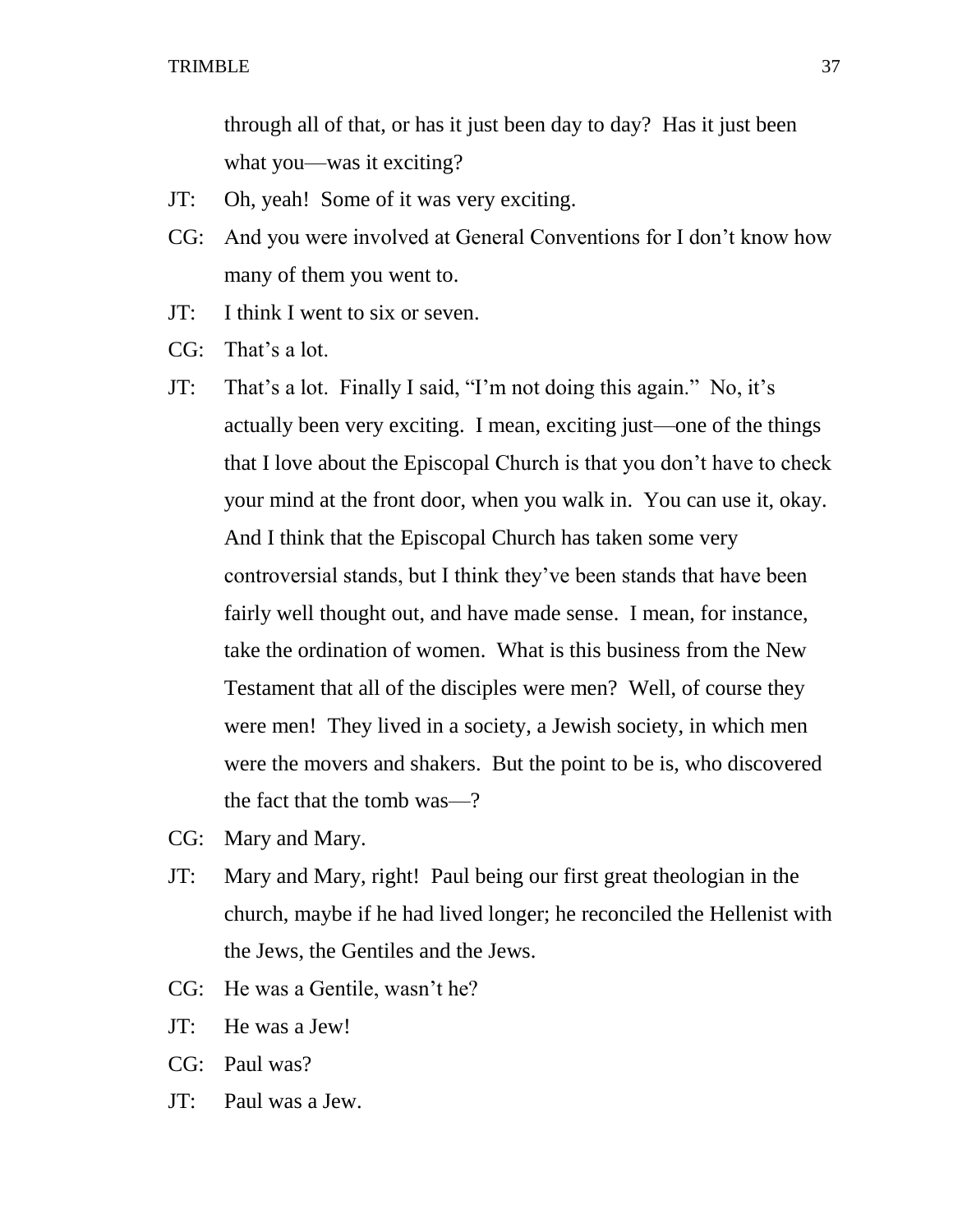- CG: Oh, Saul of Tarsus, of course.
- JT: Saul of Tarsus came from a very distinguished family. And the point to me is that he had first persecuted the Christians, because basically he felt that they were deviants. And then he had that experience on the road to Emmaus, and his eyes were opened, and the whole of the Book of the Acts is the widening of the church's scope. It wasn't going to be a Jewish sect; it was going to be something bigger than that. And I've always thought that the Episcopal Church was a church that used its mind as well as its heart, and has that kind of expansive understanding of who are God's people?

Well, we're all God's people. And to say that because you're a woman, you can't be ordained as a priest? Nonsense! It doesn't make any sense. Now, in maybe the first century, or second century, it made sense, because there were priestesses who were involved in idol worship, and that was anathema to the Jews, and I understand that. But not today.

As far as the ordination of gays are concerned, the first part of anybody's understanding of who you are, you are baptized, and you become a child of God. So, how come gays can't be children of God? That's stupid! My daughter was gay. I mean, I don't understand this kind of stuff. And the Episcopal Church says, "We don't understand that. They're all children of God," you know? Well, okay.

CG: The other thing about the Episcopal Church, and you've got a very strong position which I happen to agree with, but you have a very strong position. There are other people who have strong positions, and the Anglican Communion at its best allows them to co-exist, and go to the altar together.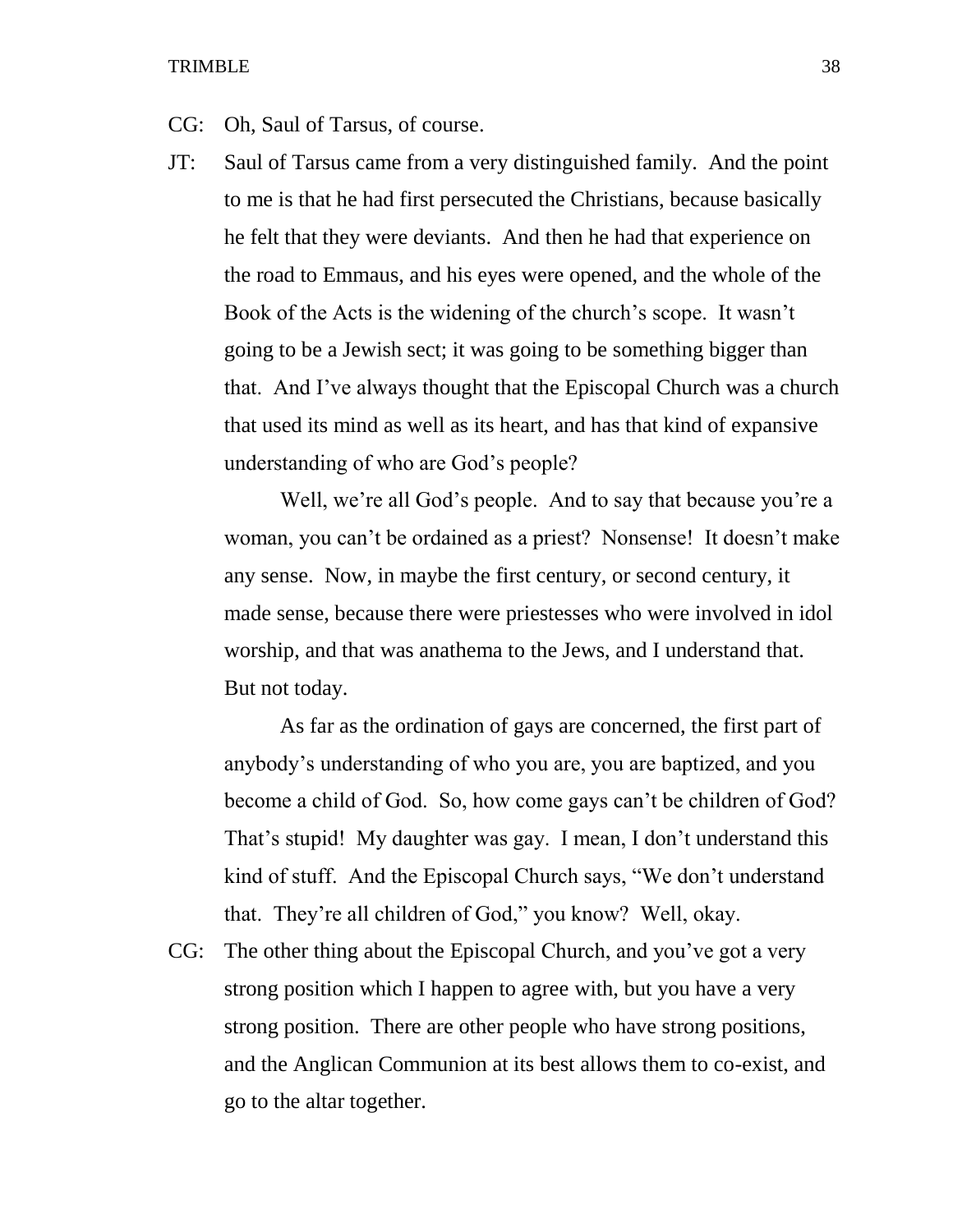- JT: That's fine.
- CG: Is that an added part of what we are, as a church?
- JT: Absolutely, and that happened in the early church with Paul and Peter, and the followers of our Lord's brother in Jerusalem. They didn't all agree. But Peter finally had the vision of the clean and the unclean, in the Book of the Acts, which of course was written by a Gentile, as you know. [Laughs] Not a Jew. The Gospel According to Saint Luke, and the Acts of the Apostles was the Gentile work. So the horizon for the Christian Church has expanded, then, to understand that God loves everybody. I mean, for instance, we're still hung up on various situations, such as all of this stuff that the Romans have been doing for years, about abortion and all that kind of stuff. And yet, they support the death penalty. That's an oxymoron. It doesn't make any sense!
- CG: I didn't realize the Roman Church—does it officially?
- JT: Yeah, it still accepts the death penalty. For instance, I served as a juror in Pennsylvania, two juries, about robbery, but there's always a little note: do you agree or disagree with capital punishment? I always put: I disagree, not because I don't want to be on the jury, but the point is, if it was a capital case, they wouldn't want me, anyway.
- CG: No.
- JT: Because I'd vote against it, just on principle. So you know, all of those things are there. But I mean, for instance, one of the problems with where the Church—not a problem. The Church is growing like crazy in Africa, okay? Part of the problem is that the Church is faced with militant Islam there.
- CG: Very conservative about women.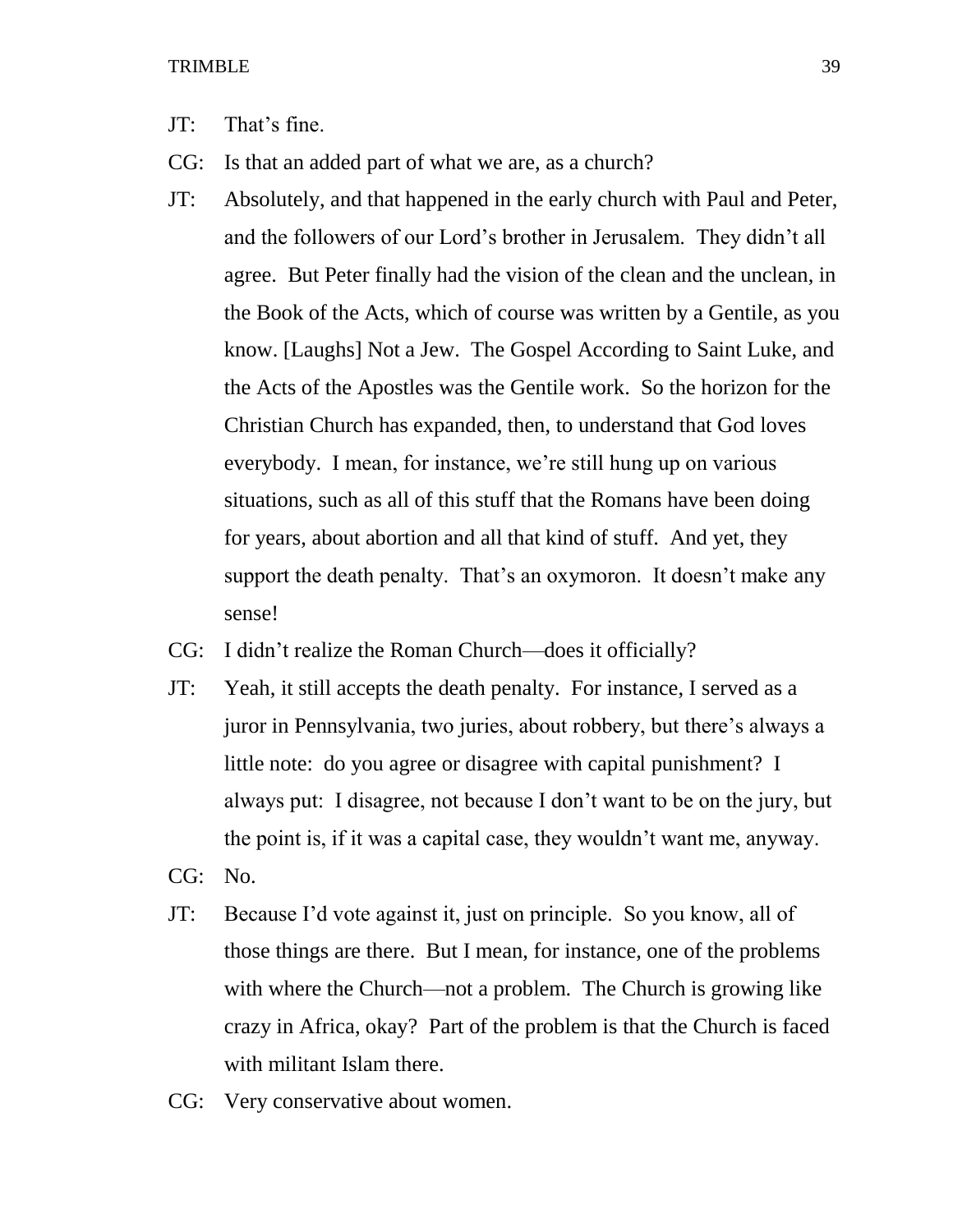- JT: And so they're conservative about sexual matters, period.
- CG: Right.
- JT: And they're coming out of a tribal situation in which the men officially run the joint—officially.
- CG: Yeah.
- JT: But we all know who runs the joint ultimately—not men. But that's part of the problem, so that they take—also, the other problem is that they take the Bible literally—I mean, literally, some of them—most of them. And that's where you have the problems with gays, because, you know. So, I don't know.
- CG: Well, one of the things that's always amazed me, and maybe you could help me explain it, is that you and I would probably be capable, would be eligible today to be stoned to death, because we're wearing clothes of mixed fiber, which is prohibited in the Bible. And yet, that's ignored. Explain to me how you think that—is it just selective?
- JT: Oh, yeah. People read the Bible selectively.
- CG: I like this part; I don't like that.
- JT: There are all kinds of things in the Bible. I mean, the Book of Revelation has caused more hell in the Christian Church than any book around, you know, when the end is coming, and all that what have you? [Sighs] I guess one of the things is that when you're up against a really militant Islam, you don't deviate very much from what it says in the Scriptures. I mean, for instance, when Gail and I were in Morocco, one night we were invited to go—this was the World Affairs Council, and we were invited to go and listen to a Muslim Mufti, or whatever they call them, explain their positions on things. And it was interesting. He had written this all out, and he read it.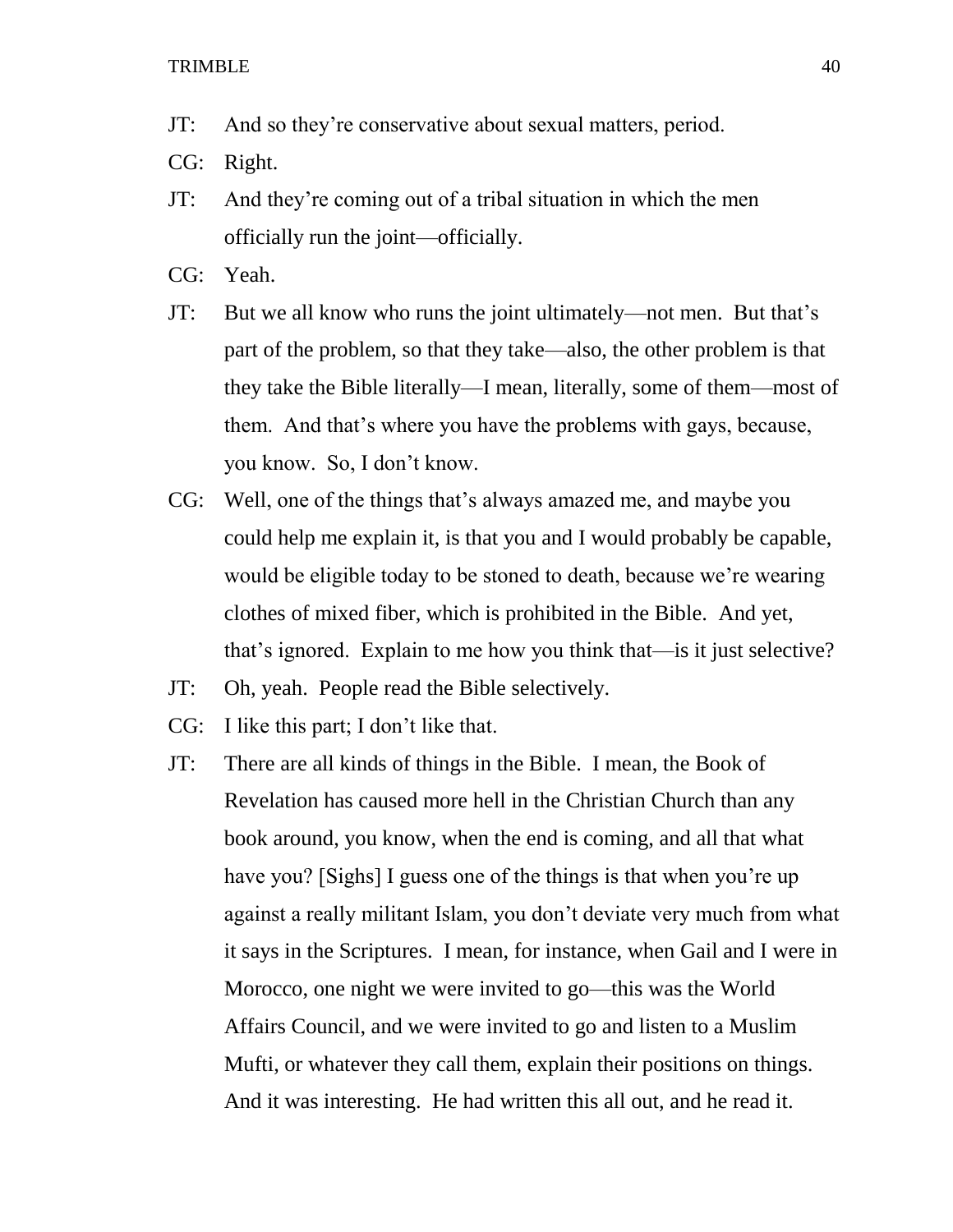It was kind of boring at times, but other than that, he got to the point where he said, "Christians and Jews are okay, because they're in the book." And this one gal, who was wonderful [laughs]—she's a lawyer. She said, "What book?" He said, "The Koran." "Oh." "So we believe that they're okay, because you're part of the book, as a Christian. You're in the book, so you're all right." She said, "What about all these other people that aren't in the book?" "Well, they're all going to hell." She said, "Give me a break! Like the Buddhists?" "Oh, yeah, they're not in the book." Who else is not in the book?

- CG: So you have to be one of the descendants of Abraham in order to count?
- JT: Exactly. That's exactly.
- CG: One of the three?
- JT: Yeah. Jesus is in the book. Got it?
- CG: Mohammed's in the book.
- JT: Mohammed's in the book.
- CG: Abraham's in the book.
- JT: Mohammed wrote the book! [Laughs] And Abraham's in the book, because he's the father of us all. Oh, God! I went out of that, and I said, "Oh, my God! There we are." And this is in Morocco, which is a fairly progressive place.
- CG: Relatively speaking.
- JT: Relatively speaking, yeah. I mean, they hired their first woman cop. I was in Rabat. It was in the newspaper, and we saw her. And Gail said to her—she smiled. She had this burka, or whatever it is, over her head, or something. But it wasn't a big deal. She was dressed like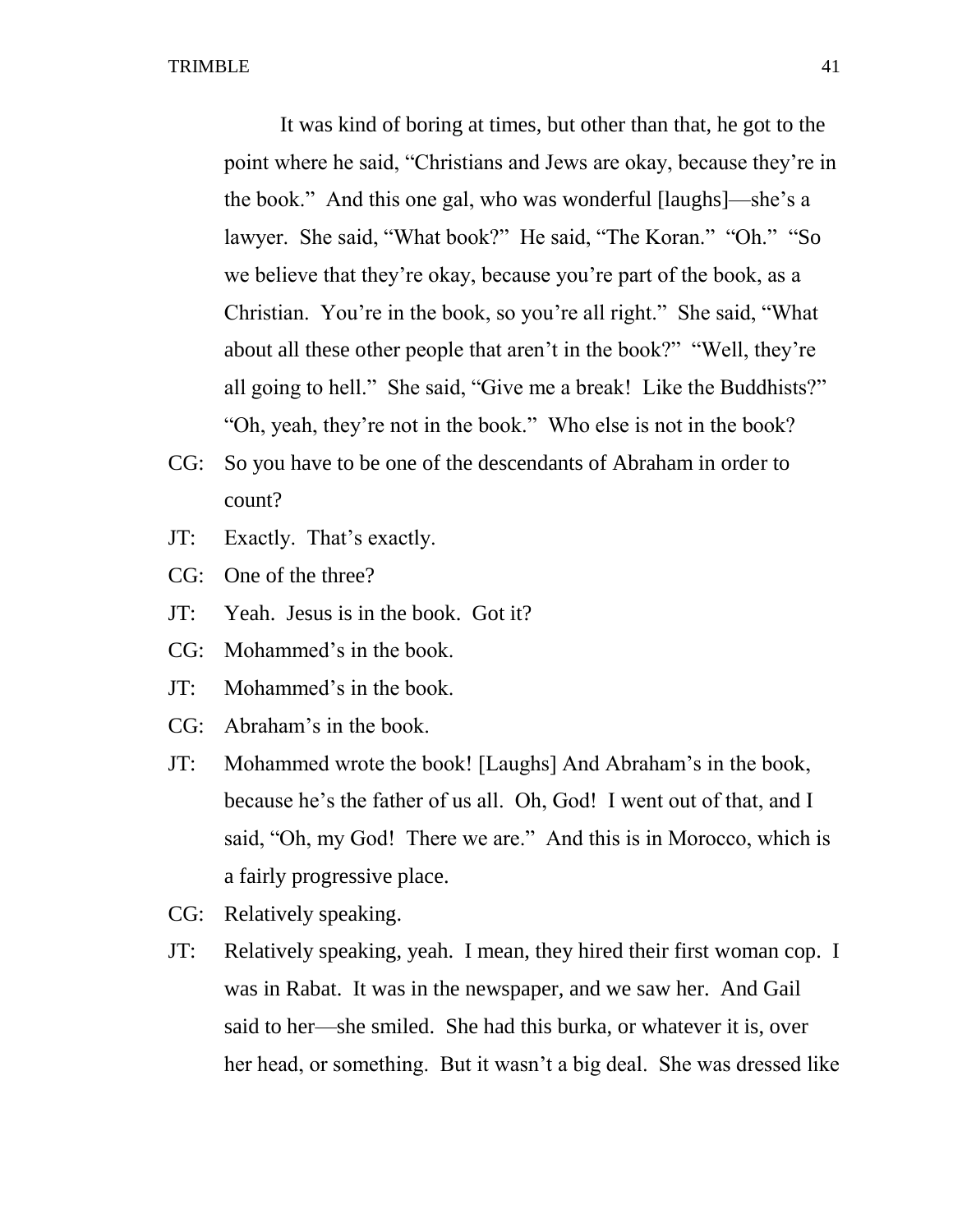any other policeman, except she had a head covering on. So there you go.

- CG: Okay, I'm going to turn this off.
- JT: Right. [Pause in recording]
- CG: Back on tape for a moment. You were called as a witness to—
- JT: At his first trial, yes.
- CG: Charles Bennison's first trial?
- JT: Charles Bennison's first trial. And I was asked by the church advocate whether I knew anything about the accusations that were being made at the present about Charles' involvement with his brother, and his involvement with a young lady in his parish. And I said, "No." And he said, "Did anyone else know?" And I said, "I have no idea," and I said, "But as far as I'm concerned, we didn't know. The committee wasn't told." He said, "How about the bishop from the national church that helped you? Did he say anything about it?" I said, "Absolutely not." He said, "When did you learn about it?" I said, "When I first read it in the *Philadelphia Inquirer*." I knew nothing about it.
- CG: You knew nothing about it. What did the committee do? How did the committee that was looking for a bishop when Bennison was elected—what was the process that you undertook, the context?
- JT: It was a standard process of the Episcopal Church, that you did due diligence in terms of their background.
- CG: So you did as much background check as you could, and this never came up anywhere?
- JT: No, no. And we used the people that the National Church recommended.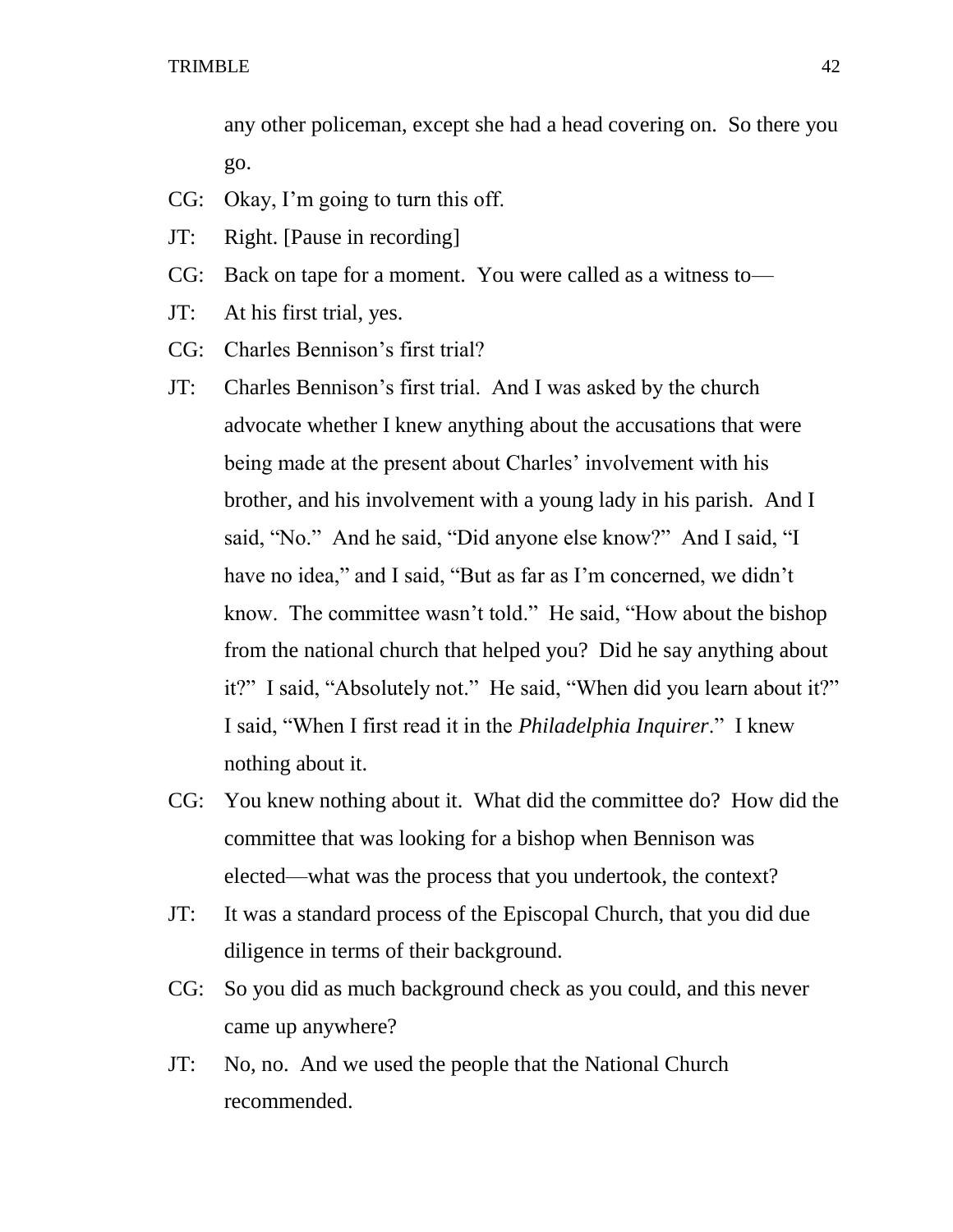- CG: If it had come up, would he have made the cut, do you think?
- JT: I think it would have posed some real questions.
- CG: Questions that he may or may not have been able to answer?
- JT: Yeah, exactly. No, he was perfectly honest. He did talk to us about the—
- CG: He had some difficulties in Atlanta, didn't he?
- JT: —situation in Atlanta, yeah. And I personally said to him then, "Well, this is a problem that you had as rector with the vestry, and that happens quite often."
- CG: It's been known to happen!
- JT: And I said, "You know, it's a shame that it happens, but it happens sometimes."
- CG: It ain't exactly new.
- JT: No! And so it didn't—it wasn't a great big red flag there.
- CG: Yeah. And as you said, you didn't know anything—nobody on the committee knew anything about it until they read about it in the *Inquirer*, when it was exposed?
- JT: Well, there were some accusations that were made before it came up in the *Inquirer*, I understand. I didn't hear them, but one member of the committee said that he had heard that. But nothing was in print, nothing, etcetera. The first time I heard about it was when I read about it in the *Philadelphia Inquirer*.
- CG: And that was several years after he'd been elected bishop?
- JT: Yeah. Yeah.
- CG: OK, that clarifies that.
- JT: OK.